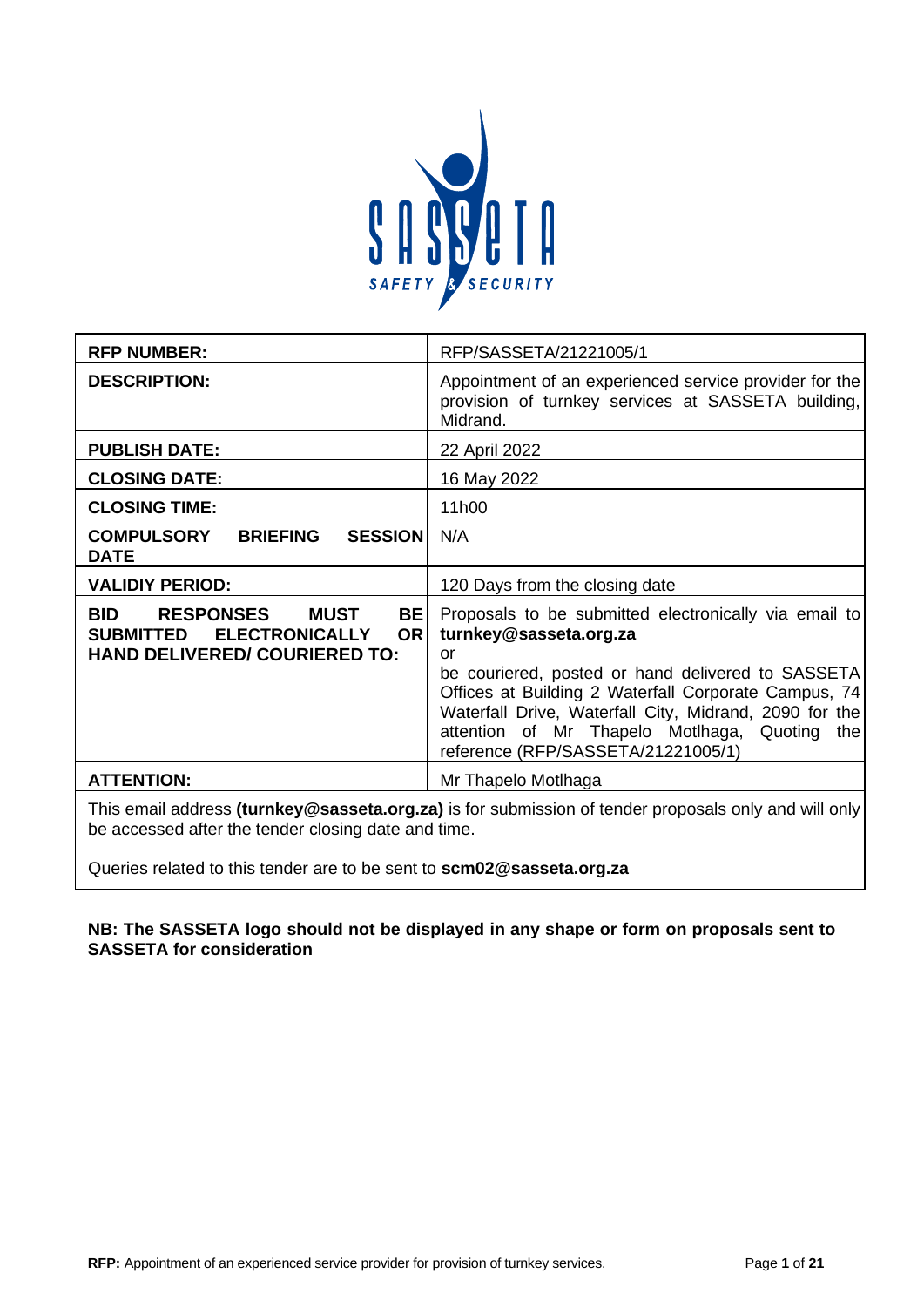## **DOCUMENTS IN THIS BID DOCUMENT PACK**

Bidders are to ensure that they have received all pages of this document, which consist of the following documents:

## **SECTION A**

- 1. RFP Submission Conditions and Instructions
- 2. Terms of Reference
- 3. Selection Process

## **SECTION B**

- 1. Special Conditions of Bid and Contract
- 2. Invitation to Quote (SBD 1)
- 3. Pricing Schedule (SBD 3.3) Contract Manager/Project Manager/ Project Lead information
- 4. Declaration of Interest (SBD 4)
- 5. Submission Checklist
- 6. General Conditions of Contract (Annexure A)
- 7. Map to SASSETA offices (Annexure B)
- 8. Bill of Quantities (Annexure C)

**NB.: Bidders are required to return the SASSETA attached Standard Bidding (SBD) forms and not submit SBD forms from other entities.**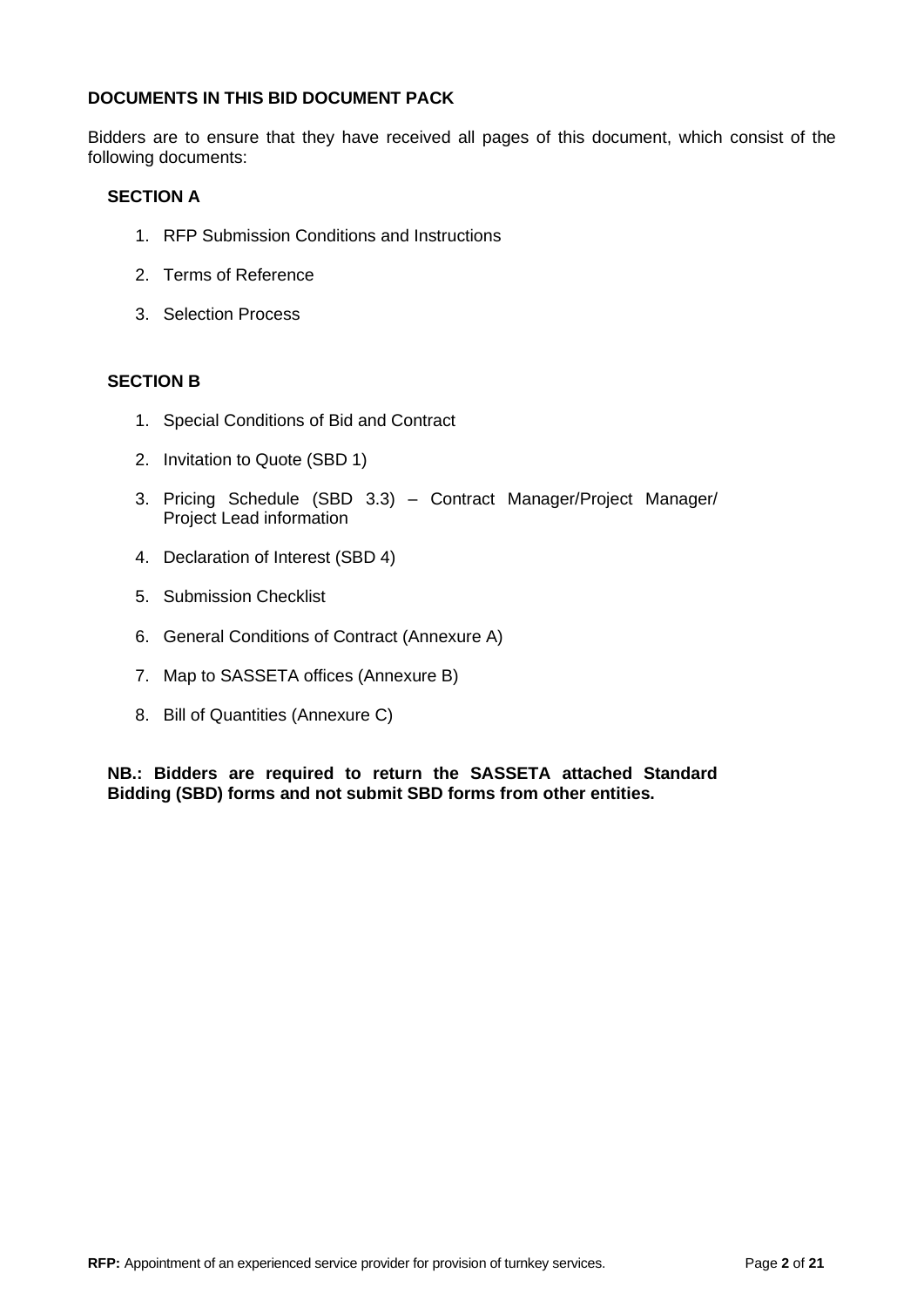## **1. RFP SUBMISSION CONDITIONS AND INSTRUCTIONS**

## **1.1 FRAUD AND CORRUPTION**

1.1.1 All service providers are to take note of the implications of contravening the prevention and Combating of Corrupt Activities Act, Act No 12 of 2004 and any other Act applicable.

## **1.2 COMPULSORY BRIEFING SESSION**

## 1.2.1 **There will be no briefing session for this Request for Proposal.**

## **1.3 CLARIFICATIONS/QUERIES**

1.3.1 Any clarification required by a bidder regarding the meaning or interpretation of the Terms of Reference, or any other aspect concerning the bid, is to be requested in writing (e-mail) from **Mr Thapelo Motlhaga** at **[scm02@sasseta.org.za](mailto:scm03@sasseta.org.za)** by **Friday 06 May 2022.** The bid **number** should be mentioned in all correspondence. **Telephonic requests for clarification will not be accepted**.

## **1.4 SUBMITTING BIDS**

1.4.1 Proposals to be submitted electronically via email to: [turnkey@sasseta.org.za.](mailto:turnkey@sasseta.org.za) **The maximum size to be 30 MB**.

## **OR**

Hard-copy document to be couriered, posted or hand delivered to SASSETA Offices, Building 2, Waterfall Corporate Campus, 74 Waterfall Drive, Waterfall City, Midrand, 2090 for the attention of Mr Thapelo Motlhaga, Quoting the reference (RFP/SASSETA/21221005/1).

❖ Closing date and time: **Monday 16 May 2022 at 11h00**

## **1.5 LATE BIDS**

- 1.5.1 Bids received late shall not be considered. A bid will be considered late if it arrived only one second after 11h00 or any time thereafter. Bids arriving late will not be considered under any circumstances. Bidders are therefore strongly advised to ensure that bids be sent allowing enough time for any unforeseen events that may delay the delivery of the bid.
- 1.5.2 The official Telkom time (dial 1026) will be used to verify the exact closing time (11h00), especially for Hard copies.

## **1.6 DIRECTIONS TO SASSETA OFFICE FOR DELIVERY OF HARDCOPY BIDS**

- 1.6.1 Directions to SASSETA offices are attached as **Annexure B** to this document.
- 1.6.2 **Bidders should allow time to access the premises due to security arrangements that need to be observed.**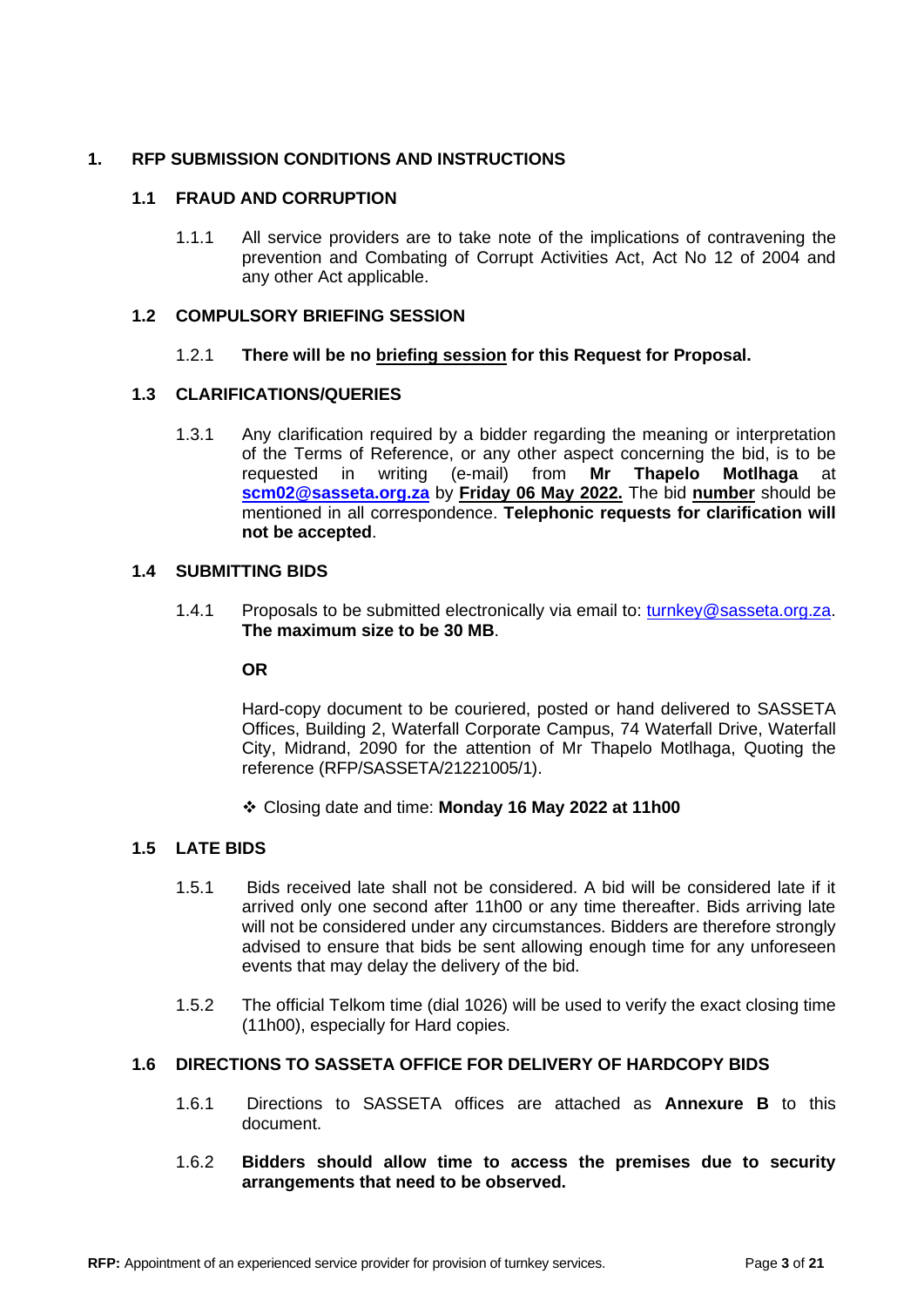## **1.7 FORMAT OF BIDS**

- 1.7.1 Bidders must complete all the necessary bid documents and undertakings required in this bid document. Bidders are advised that their bid should be concise, written in plain English and simply presented.
- 1.7.2 Bidders are to set out their bid in the following format:

## **Part 1: Invitation to Bid (SBD 1)**

Bidders must complete and submit the Invitation to Bid document.

## **Part 2: Pricing (SBD 3.3)**

Bidders to complete SBD 3.3 by indicating the name of the Contract Manager Project Manager/Project Lead proposed for this assignment.

**The value of this bid is estimated not to exceed R50 000 000 (all applicable taxes included), when research assignments are issued.**

## **Part 3: Declaration of Interest (SBD 4)**

Each party to the bid must complete and submit the Declaration of Interest.

## **Part 4: General Conditions of Contract (Annexure A)**

Bidders **must** initial each page of the General Conditions of Contract and submit with their bid document.

## **Part 5: Bidders National Treasury CSD registration report**

Bidders to submit their CSD report indicating the validity of the bidder's registration. Directors listed on SBD 4 to be the same as those listed on the CSD report.

## **Part 6: CIDB Grading**

A bidder must be registered with the Construction Industry Development Board (CIBD) and bidder should be in possession of a valid Contractor Grading Designation 4GB or higher (class of construction work) and submit with their proposal

## **Part 7: Signed Reference letters**

Performance of successful turnkey assignments (e.g., including but not limited to partitioning, flooring, ceiling, air-conditioning, plumbing, glazing, carpenting, painting and electrical) should be supported by a minimum of 5 or more signed off contactable reference letters of contracts completed within the past 5 years. Each letter must be accompanied by images/photographs of the project being referred to in the reference letter.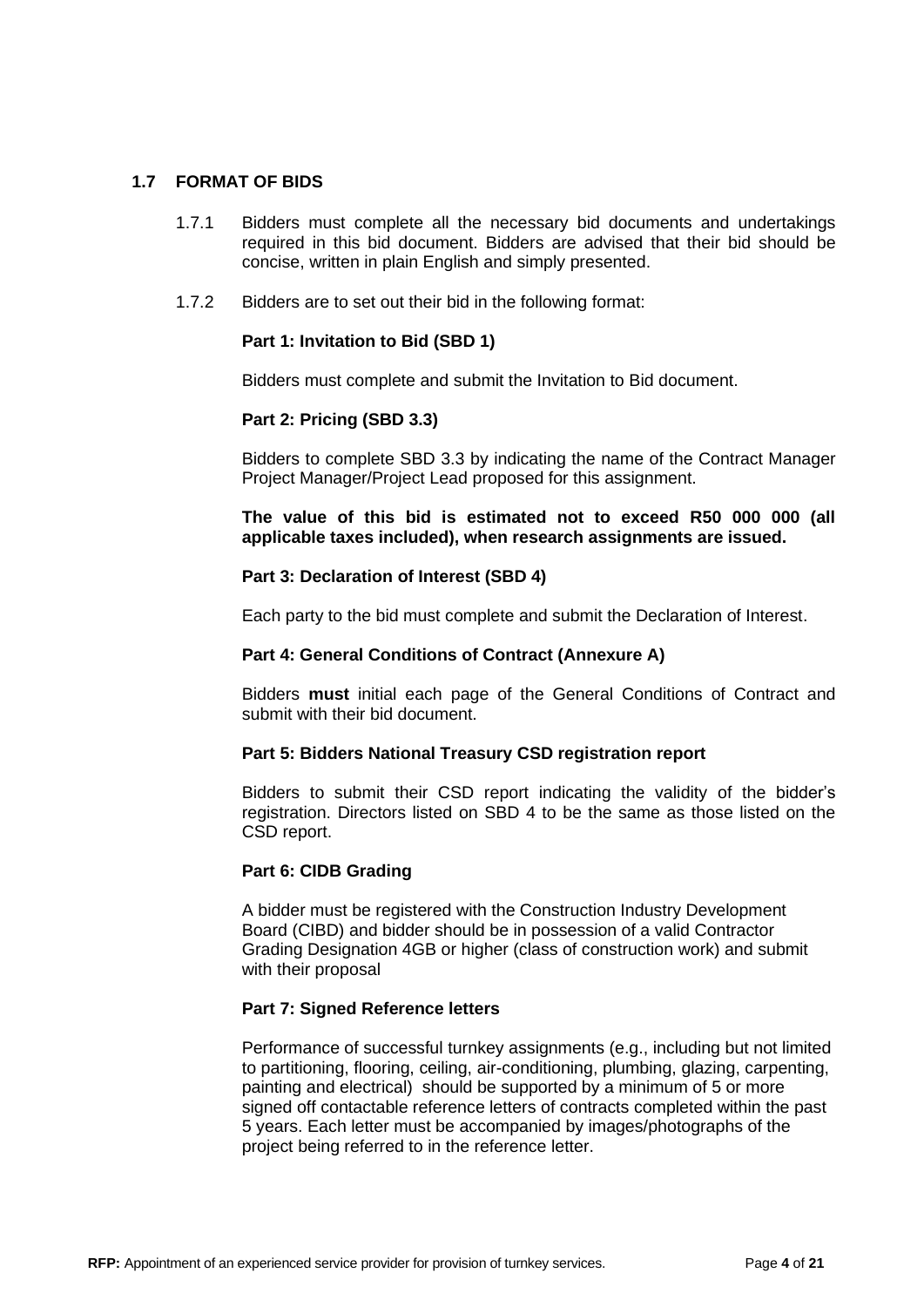## **Part 8: Experience and Qualification of a key personnel (i.e Contract Manager/Project Manager/Project Lead**

The CV of the Contract Manager/Project Manager/Project Lead should clearly demonstrate 5 or more years of experience in turnkey assignments undertaken.

A bidder should provide a CV of a Contract Manager/Project Manager/Project Lead indicating the qualification in building/construction environment or similar.

The bidder to submit a copy of a qualification in building/construction environment or similar. **International qualifications must be verified by SAQA and a copy of letters confirming verification to be submitted with the proposal**

**NB:** It is to be noted that the Contract Manager/Project Manager/Project Lead proposed for this assignment cannot be replaced without prior approval by the SASSETA.

**Part 9:** A bidder's Health and Safety Policy as well as a letter in good standing from the Department Labour should be submitted.

**Part 10: Bill of Quantities (Annexure C)** 

## **1.8 NEGOTIATION**

- 1.8.1 SASSETA has the right to enter into negotiation with a prospective service provider regarding any terms and conditions, including price(s), of a proposed contract.
- 1.8.2 SASSETA shall not be obliged to accept the lowest of any quotation, offer or bid.
- 1.8.3 SASSETA issues this bid invitation in good faith; however, it reserves the right to:
	- $\div$  Cancel or delay the selection process at any time, without explanation,
	- ❖ Not to select any of the respondents to this bid invitation, without explanation,
	- ❖ Exclude certain services, without explanation.
- 1.8.4 A contract will only be deemed to be concluded when reduced to writing in a contract form signed by the designated responsible person of both parties.

## **1.9 REASONS FOR REJECTION**

- 1.9.1 SASSETA shall reject a bid for the award of a contract if the recommended bidder has committed a proven corrupt or fraudulent act in competing for the particular contract.
- 1.9.2 SASSETA may disregard the bid of any bidder if that bidder, or any of its directors:
	- 1.9.2.1 have abused the Supply Chain Management systems of SASSETA.
	- 1.9.2.2 have committed proven fraud or any other improper conduct in relation to such systems.
	- 1.9.2.3 have failed to perform on any previous contract and the proof exists.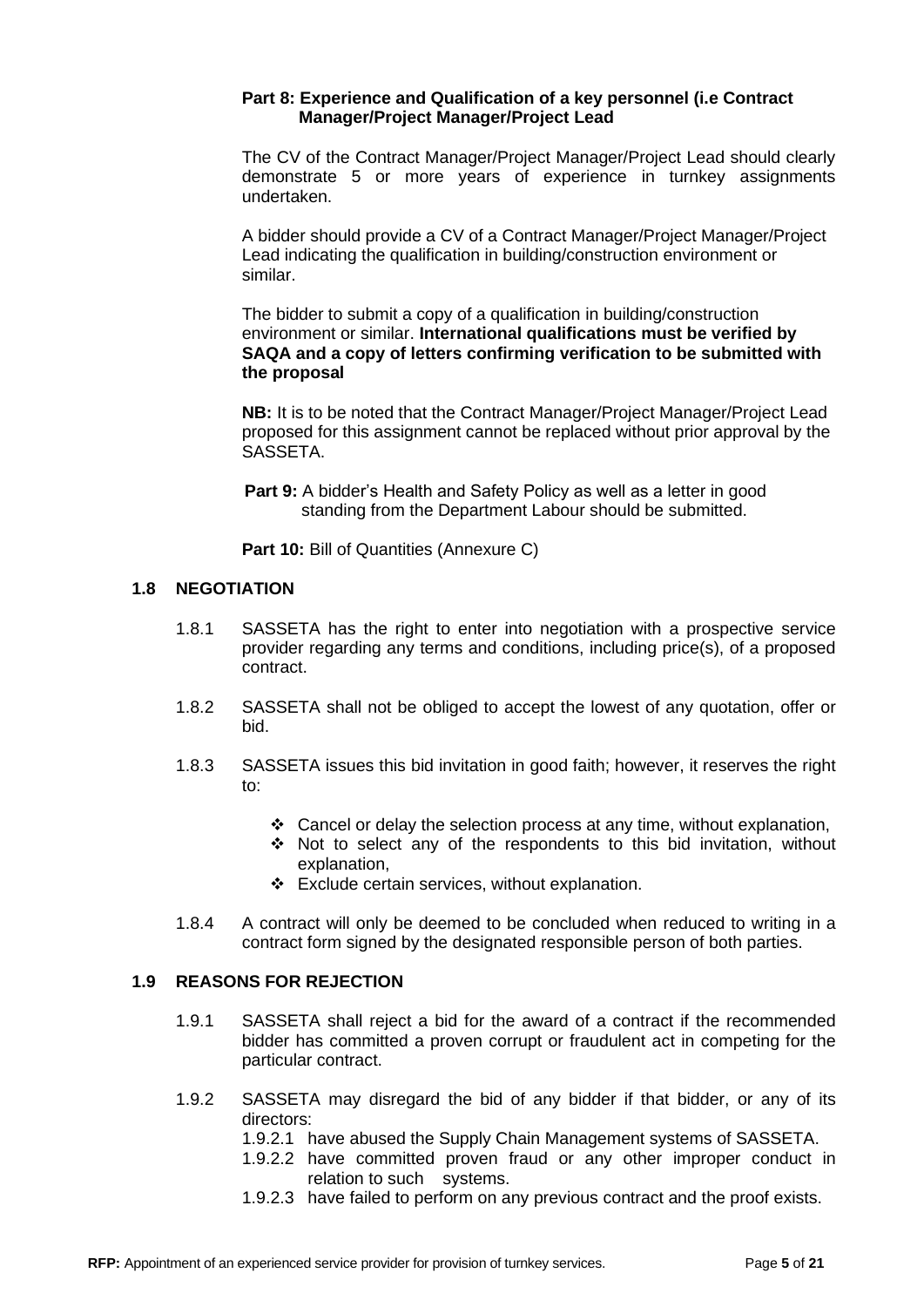1.9.3 Such actions shall be communicated to the National Treasury.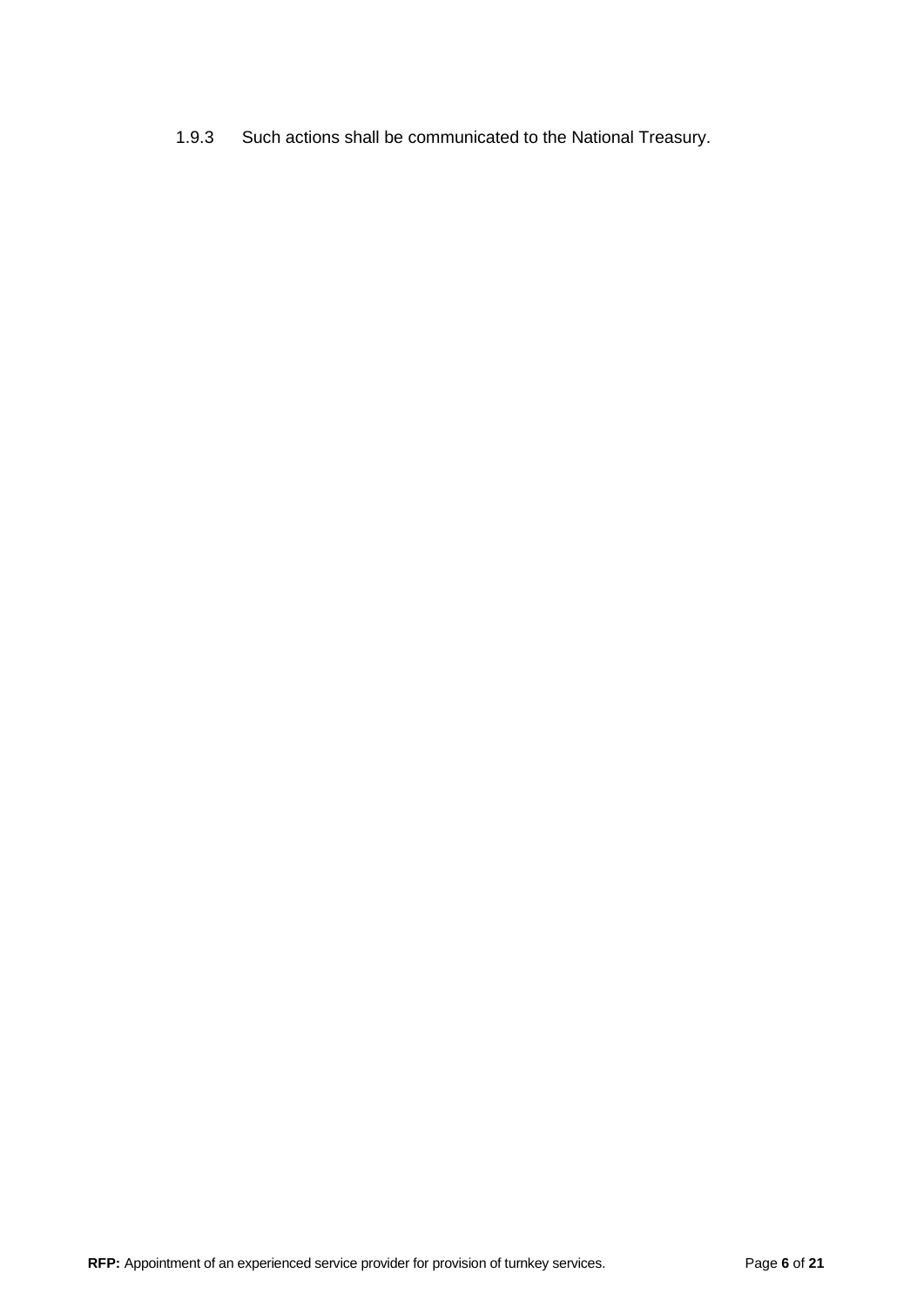### **TERMS OF REFERENCE**

## **2.1. INTRODUCTION AND BACKGROUND**

SASSETA was established on 1 July 2005. It is one of the twenty-one Sector Education and Training Authorities (SETAs) established in terms of the Skills Development Act (Act 97 of 1998) as amended. SASSETA's licence has been renewed until 31st March 2030. SASSETA is classified as a schedule 3A Public Entity in terms of the Public Finance Management Act, (Act 1 of 1999, as amended). SASSETA reports to the Department of Higher Education and Training.

## **2.2. PURPOSE**

SASSETA requires a suitable service provider for the provision of the following services:

a) Turnkey service in line with the attached Bill of Quantities (BoQ) on a 260 square meter shell area; (Annexure C)

**NB.:** It is expected that a successful service provider should be able to carry out the turnkey services within eight (8) weeks from date of appointment and further clarity of scope of work.

## **2.3. SCOPE OF WORK**

The bidding provider will be required to provide services as follows:

- A. Provision of turnkey solution including the following:
	- i. Site survey;
	- ii. Overall project plan; including time lines and inhibitors
	- iii. Project management including provision of certificates of compliance at the end of the project e.g. fire, electrical, etc.
	- iv. Directional and display signage design and plan; and
	- v. Tenant installation.

## **2.4. REQUIRED DELIVERABLES**

Completion of each phase would mean the following among other things:

- a) Rubble removed;
- b) No or very minimal ongoing patch work internally:
- c) Office premises ready for occupation; and
- d) Availability of certificates of compliance in the end of the project.

## **2.5. TIMEFRAMES FOR DELIVERY OF THE WORK**

- It is expected that the successful service provider should be able to carry out the job within eight (8) weeks from date of appointment.
- It is expected that the service provider should break ground within seven (7) days from date of appointment.
- The successful service provider will be required to enter into a Service Level Agreement (SLA) with SASSETA.

## **2.6. WARRANTY ON WORKMANSHIP**

• All work implemented and items supplied should carry a minimum warranty of 24 months.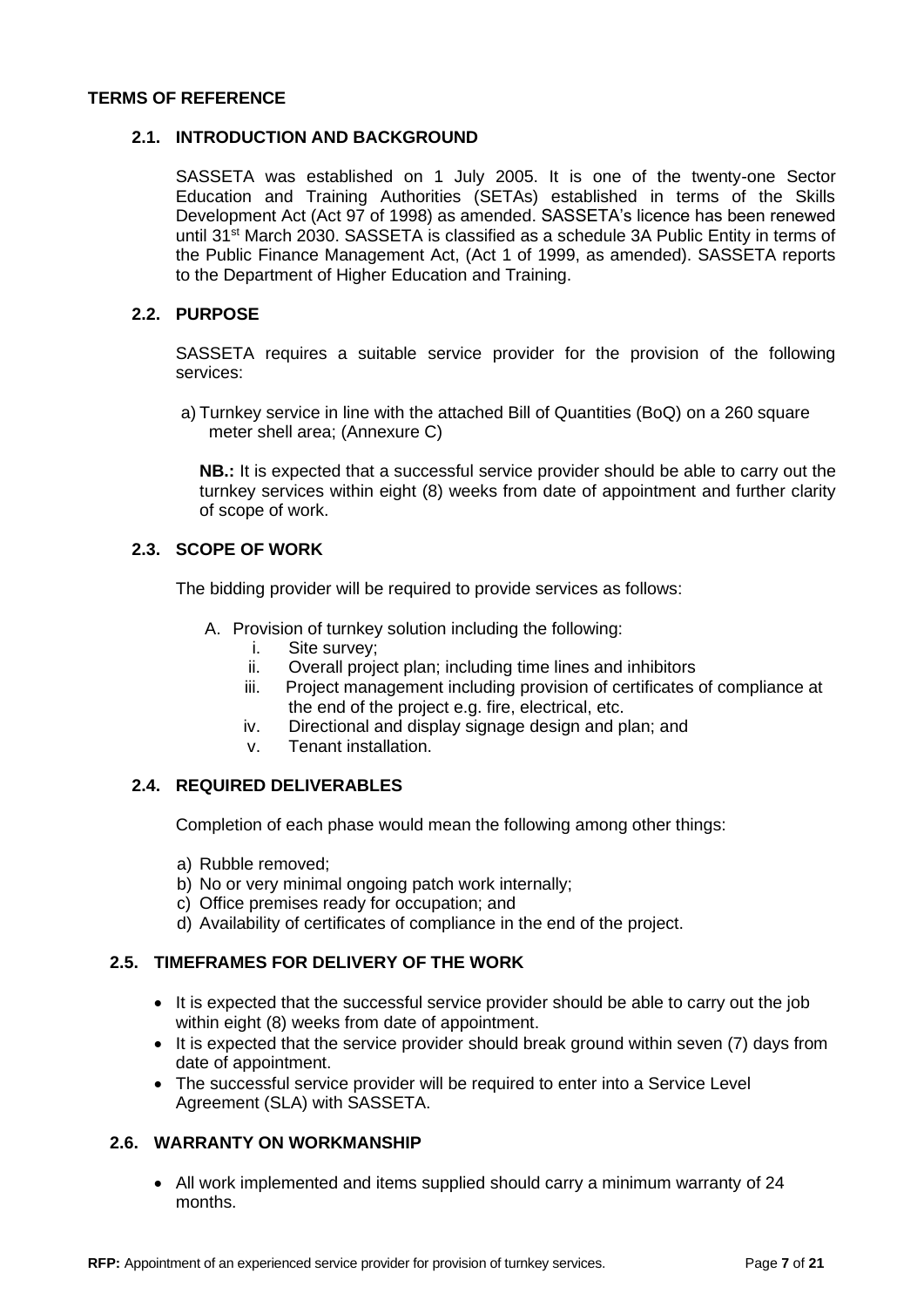## **2.7. SUBMISSION REQUIREMENTS**

The proposal of the bidder is required to consist of, and demonstrate, the following:

- A bidder must be registered with the Construction Industry Development Board (CIBD) and bidder should be in possession of a valid Contractor Grading Designation 4GB or higher (class of construction work) and submit with their proposal.
- Performance of successful turnkey assignments (e.g. including but not limited to partitioning, flooring, ceiling, air-conditioning, plumbing, glazing, carpeting, painting and electrical) should be supported by five (5) or more signed off contactable reference letters of contracts completed within the past five (5) years. Each letter must be accompanied by images/photographs of the project being referred to in the reference letter.
- A bidder should provide a CV of a Contract Manager/Project Manager/Project Lead indicating the qualification in building/construction environment or similar. A copy of the qualification/certificate should be enclosed for scoring purposes. International qualifications should be verified by SAQA and proof to be submitted with the proposal
- The CV of the Contract Manager/Project Manager/Project Lead should clearly demonstrate five (5) or more years of experience in turnkey assignments undertaken.
- A bidder's Health and Safety Policy as well as a letter in good standing from the Department Labour should be submitted.

## **2.8. PRICING**

- Each service or item should be costed in line with the attached BoQ.
- Pricing should be all inclusive (i.e., VAT, any other necessary cost/duties)

**NB.:** SASSETA will provide a protected excel BoQ template which the bidders should not temper with. Any sort/form of tempering with the excel BoQ template will lead to automatic disqualification.

## **2.9. ACCOUNTABILITY AND REPORTING**

• The service provider will report directly to the Auxiliary Services Practitioner for the duration of the assignment.

## **2.10. INTELLECTUAL PROPERTY**

The service provider will be contracting with SASSETA. All products and data of this project, in whatever format raw or analysed, will be the confidential information for utilisation by SASSETA. All information and documents, received from SASSETA or stakeholders, is to be kept confidential and may not be used or distributed in any format without the written approval of SASSETA. To this end, the service provider will be required to sign a confidentiality agreement within the Contract.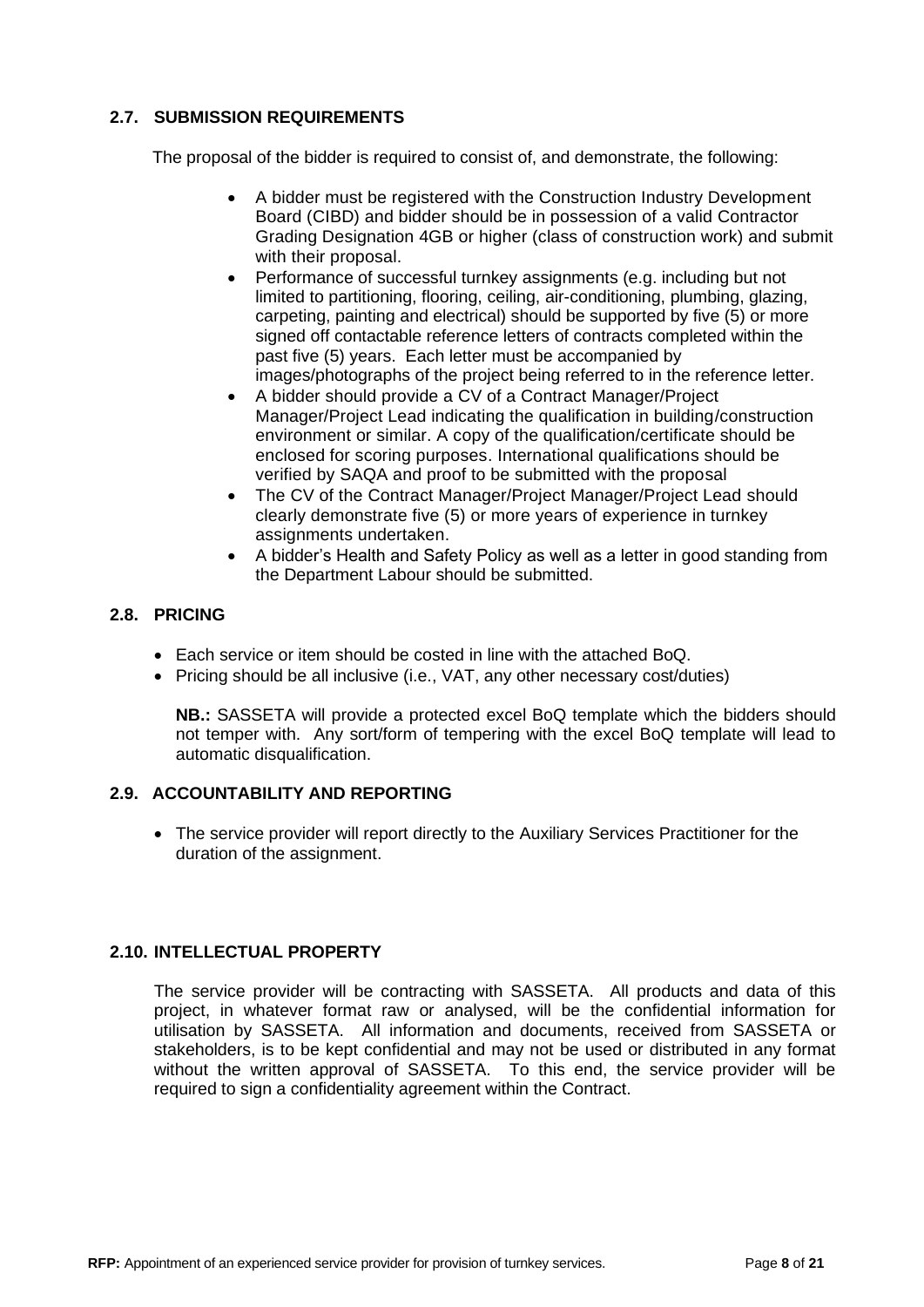## **3. PROPOSED SELECTION CRITERIA**

## **3.1. Compliance with minimum requirements**

3.1.1. All bids duly lodged will be examined to determine compliance with bidding requirements and conditions. Bids with obvious deviations from the requirements/conditions, will be eliminated from further evaluation.

## **3.2. Conditions for selection/short listing**

3.2.1. All submissions will be evaluated as follows:

## 3.2.1.1. **Phase 1 – Requirements items Service Providers must:**

- Submit their proposal by the closing date and time.
- Register their submission in the tender register at SASSETA reception.
- Complete and submit all Standard Bidding Documents (SBD) forms mentioned above on page 2 of this document, namely: SBD1, SBD3.3 and SBD4.
- Be registered on the National Treasury Central Supplier Database (CSD) by the closing date and time of this request for quotation. Bidders are to provide SASSETA with a copy of their CSD registration report downloaded from the National Treasury CSD Website.
- Initial each page of the General Condition of Contract (Annexure A) and submit with your proposal.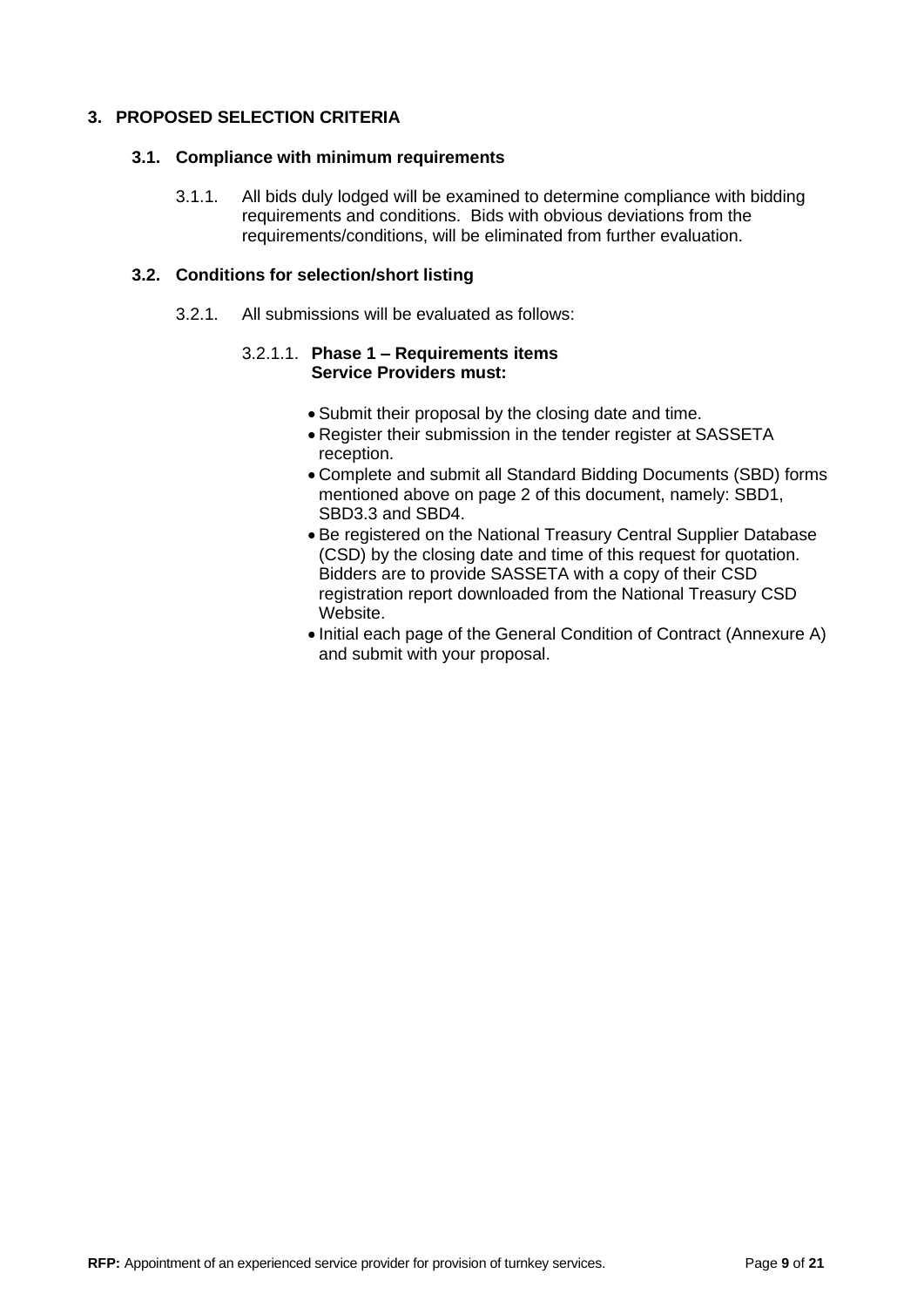## 3.2.1.2. **Phase 2 – Functionality evaluations**

Bidders who meet the mandatory items requirements above will be evaluated on functionality requirements as per the table below:

## **Functionality Evaluation**

All proposals will be evaluated on the criteria provided in the table below. The proposals of all service providers will be rated on a scale of 0 to 2.

0: Unacceptable, does not meet set criteria/ Weak, less than acceptable. Insufficient for performance requirements

1: Satisfactory should be adequate for stated element

2: Very good, above average compliance to the requirement/ Exceptional mastery of the requirement should ensure extremely effective performance.

The functionality calculation will be done based on the defined criteria and weighting thereof. Functionality evaluation will be undertaken in three (3) phases:

- (i) **Technical functionality evaluation** will be scored out of a 100 with a minimum **functionality threshold of 80%. If none of the bidders meet the 80% threshold, then the** minimum functionality threshold will be lowered to 70%. **NB.:** Bidders who do not meet the required technical functionality threshold will be disqualified from further evaluation.
- (ii) **Presentation evaluation** Will be scored out of a 100 with a minimum functionality threshold of 100%. **NB.:** Bidders who do not meet the required technical functionality threshold will be disqualified from further evaluation.
- (iii) **Due Diligence** Will be scored out of a 100 with a minimum functionality threshold of 100%. **NB.:** Bidders who do not meet the required technical functionality threshold will be disqualified from further evaluation.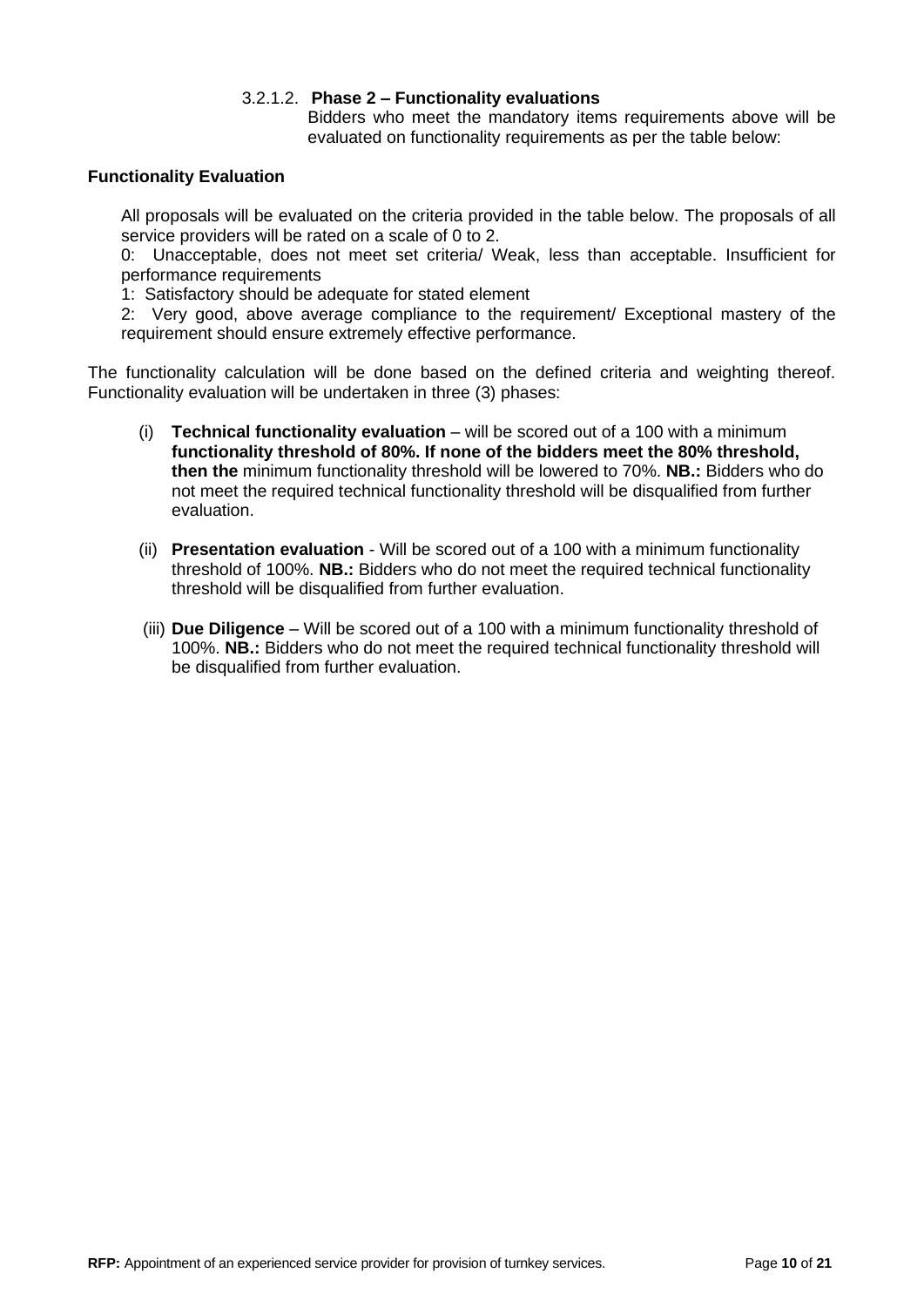## **PHASE 1 – TECHNICAL FUNCTIONALITY EVALUATION BY SASSETA BEC ON SUBMITTED PROPOSALS:**

| <b>ELEMENT</b>                                                                                                                                                                                                                                                                                                                                                                                                           |                | <b>FUNCTIONALITY EVALUATION</b>                                                                                                      | Weight |
|--------------------------------------------------------------------------------------------------------------------------------------------------------------------------------------------------------------------------------------------------------------------------------------------------------------------------------------------------------------------------------------------------------------------------|----------------|--------------------------------------------------------------------------------------------------------------------------------------|--------|
| Suitability of bidder to perform the task                                                                                                                                                                                                                                                                                                                                                                                | Rating         | <b>Evaluation criteria</b>                                                                                                           | 60%    |
| • A bidder must be registered with the<br><b>Construction Industry Development</b>                                                                                                                                                                                                                                                                                                                                       | $\overline{0}$ | Bidder not registered with CIDB or bidder has a lesser contractor grading<br>designation                                             |        |
| Board (CIBD) and bidder should be in<br>possession of a valid Contractor<br>Grading Designation 4GB or higher<br>(class of construction work) and submit<br>with their proposal<br>(30 points)                                                                                                                                                                                                                           | $\overline{1}$ | Bidder registered with CIDB and has at least contractor grading designation 4GB or<br>higher (class of construction)                 | 30%    |
| $\bullet$<br>Performance of successful turnkey                                                                                                                                                                                                                                                                                                                                                                           | $\overline{0}$ | No reference letter and no images/photographs attached/less than 4 reference<br>letter and images/photographs attached               | 30%    |
| assignments (e.g. including but not                                                                                                                                                                                                                                                                                                                                                                                      | $\mathbf 1$    | 4 reference letters and images/photographs of each project attached                                                                  |        |
| limited to partitioning, flooring, ceiling,<br>air-conditioning, plumbing, glazing,<br>carpenting, painting and electrical)<br>should be supported by a minimum of 5<br>or more signed off contactable reference<br>letters of contracts completed within the<br>past 5 years. Each letter must be<br>accompanied by images/photographs of<br>the project being referred to in the<br>reference letter.<br>$(30$ points) | $\overline{2}$ | 5 and more letters and images/photographs of each project attached                                                                   |        |
| Qualification and experience of key<br>personnel (i.e. Contract Manager)                                                                                                                                                                                                                                                                                                                                                 | <b>Rating</b>  | <b>Evaluation criteria</b>                                                                                                           | 10%    |
| • A bidder should provide a CV of a<br><b>Contract Manager/Project</b>                                                                                                                                                                                                                                                                                                                                                   | $\mathbf 0$    | No copy of qualification and/or no completed assignment in turnkey projects/less<br>than 4 assignments completed in turnkey services |        |
| Manager/Project Lead indicating the                                                                                                                                                                                                                                                                                                                                                                                      | $\mathbf 1$    | Qualification and 4 completed assignment in turnkey projects                                                                         |        |
| qualification in building/construction<br>environment or similar.                                                                                                                                                                                                                                                                                                                                                        | $\overline{2}$ | Qualification and 5 or more completed assignment in turnkey projects                                                                 |        |
| The CV of the Contract<br>Manager/Project Manager/Project<br>Lead should clearly demonstrate 5                                                                                                                                                                                                                                                                                                                           |                |                                                                                                                                      | 10%    |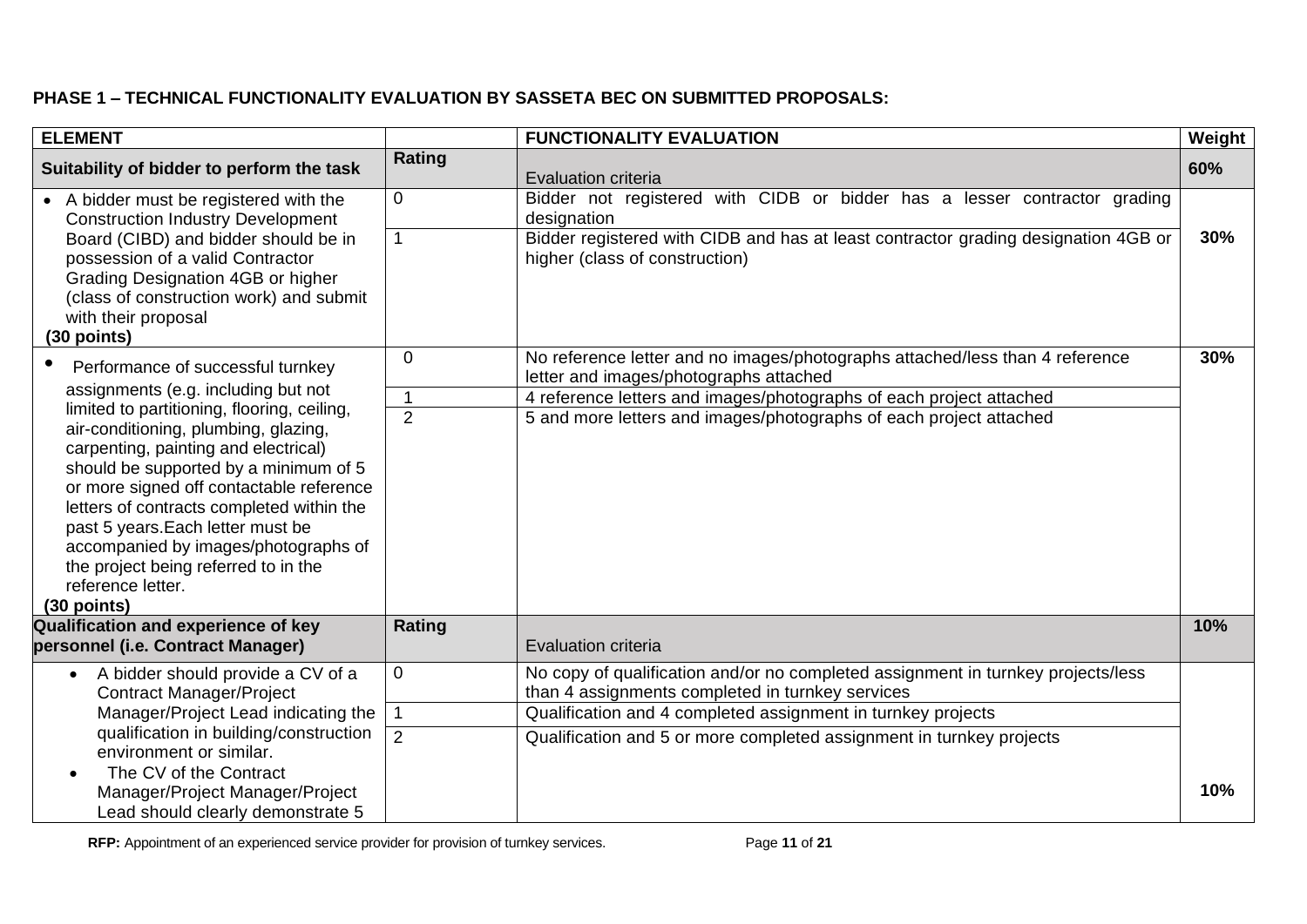| or more years of experience in<br>turnkey assignments undertaken                                                                                                                                                                                                           |          |                                                                                                                                                                                                                                                            |     |  |
|----------------------------------------------------------------------------------------------------------------------------------------------------------------------------------------------------------------------------------------------------------------------------|----------|------------------------------------------------------------------------------------------------------------------------------------------------------------------------------------------------------------------------------------------------------------|-----|--|
| $(10$ points)                                                                                                                                                                                                                                                              |          |                                                                                                                                                                                                                                                            |     |  |
| <b>NB:</b> International qualifications should be<br>verified by SAQA and proof to be submitted<br>with the proposal                                                                                                                                                       |          |                                                                                                                                                                                                                                                            |     |  |
| <b>Commitment to Health and Safety</b>                                                                                                                                                                                                                                     | Rating   | Evaluation criteria                                                                                                                                                                                                                                        |     |  |
| • A bidder's Health and Safety Policy as<br>well as a letter in good standing from the                                                                                                                                                                                     | $\Omega$ | No Health and Safety policy and/or letter of good standing with Department Labour.                                                                                                                                                                         |     |  |
| Department Labour should be submitted.<br>$(30$ points)                                                                                                                                                                                                                    |          | Bidder submitted a Health and Safety policy which refers to the Occupational Health<br>and Safety Act No. 85 of 1993 as amended by Occupation Health and Safety Act No.<br>181 of 1993 as well as a letter of good standing from the Department of Labour. | 30% |  |
| <b>TOTAL SCORE</b>                                                                                                                                                                                                                                                         |          |                                                                                                                                                                                                                                                            | 100 |  |
| <b>MINIMUM EVALUATION THRESHOLD.</b><br><b>SERVICE PROVIDER</b><br><b>SCORING LESS THAN 80%</b><br><b>CONSIDERATION.</b>                                                                                                                                                   |          | ON TECHNICAL FUNCTIONALITY<br>WILL BE<br><b>ELIMINATED</b><br><b>FURTHER</b><br><b>FROM</b>                                                                                                                                                                | 80  |  |
| IN AN INSTANCE WHERE NONE OF THE BIDDERS MEET THE TECHNICAL FUNCTIONALITY SCORE OF 80%, THEN FUNCTIONALITY<br>SCORE WILL BE LOWERED TO 70%. BIDDERS WHO DO NOT MEET THE REQUIRED TECHNICAL FUNCTIONALITY THRESHOLD WILL BE<br><b>DISQUALIFIED FROM FURTHER EVALUATION.</b> |          |                                                                                                                                                                                                                                                            |     |  |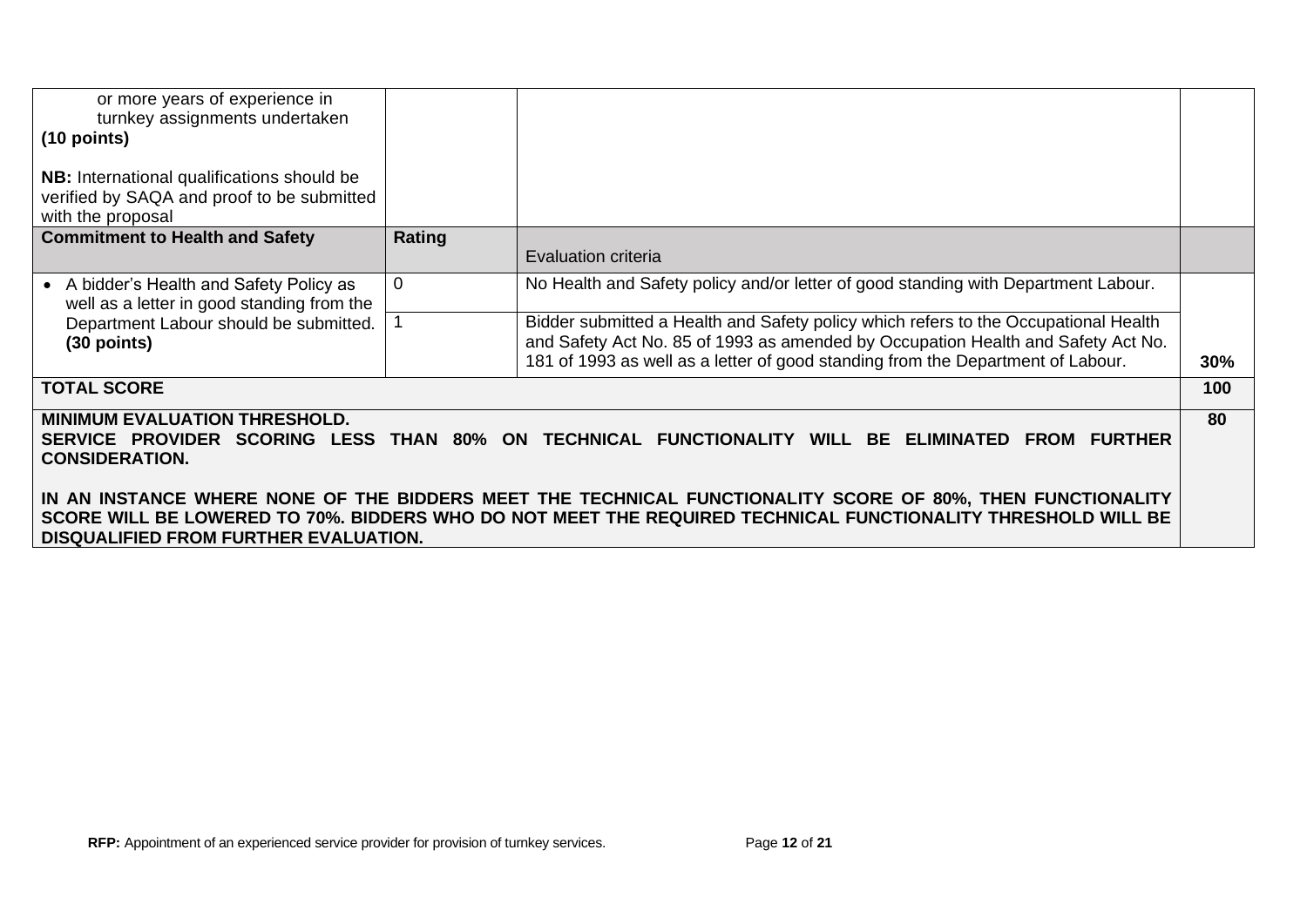## **PHASE 2: PRESENTATION BY SHORLITSTED BIDDERS AT SASSETA OFFICES**

Shortlisted bidders will be informed of the presentation times. Service Providers are required to be ready to make the presentation on the project implementation plan submitted with the proposal.

| <b>ELEMENT</b>                                                                                                                                                                                                                                                                                                                           |                | <b>FUNCTIONALITY EVALUATION</b>                                                                                                                                                                                                                                                                                                                                                                                                                                                                            | Weight |
|------------------------------------------------------------------------------------------------------------------------------------------------------------------------------------------------------------------------------------------------------------------------------------------------------------------------------------------|----------------|------------------------------------------------------------------------------------------------------------------------------------------------------------------------------------------------------------------------------------------------------------------------------------------------------------------------------------------------------------------------------------------------------------------------------------------------------------------------------------------------------------|--------|
| <b>Adequacy of proposed</b><br>implementation programme                                                                                                                                                                                                                                                                                  | Rating         | Evaluation criteria                                                                                                                                                                                                                                                                                                                                                                                                                                                                                        |        |
| The adequacy and completeness of<br>the implementation plan/programme<br>will be evaluated based on the                                                                                                                                                                                                                                  | $\overline{0}$ | No proposed implementation programme presented/the proposed implementation plan is not<br>aligned to the proposed timeframe of 8 weeks or lesser/the proposed implementation plan does not<br>cover all areas.                                                                                                                                                                                                                                                                                             |        |
| following areas:<br>• sequence of tasks;<br>risks identification as well as<br>responses to such risks;<br>labour force assignment;<br>$\bullet$<br>indication of key milestones; and<br>realistic timelines per task<br>$(50$ points)                                                                                                   |                | The proposed implementation plan addresses all focus areas and the plan also indicates execution<br>within the specified 8-week period.                                                                                                                                                                                                                                                                                                                                                                    | 50%    |
| $\overline{0}$<br>Bidders to present the reference<br>letters and images/photographs<br>submitted in their proposal clearly<br>indicating:<br>full description of the project;<br>a)<br>Year of completion,<br>b)<br>Location of the project,<br>C)<br>Cost of the project<br>d)<br>The square meter of the<br>e)<br>project (50 points) |                | Bidder did not present reference letters and images/photographs submitted on their proposals<br>indicating; full description of the project; Year of completion, Location of the project, cost of the<br>project and the square meter of the project<br>Bidder presented all reference letters and images/photographs submitted on their proposals<br>indicating; full description of the project; Year of completion, Location of the project, Cost of the<br>project and the square meter of the project | 50%    |
| <b>TOTAL SCORE</b>                                                                                                                                                                                                                                                                                                                       | 100            | <b>TOTAL SCORE</b>                                                                                                                                                                                                                                                                                                                                                                                                                                                                                         | 100    |

**Presentation evaluation** - Will be scored out of a 100 with a minimum functionality threshold of 100%.

**NB.:** Bidders who do not meet the required technical functionality threshold will be disqualified from further evaluation, regardless of the score obtained in Phase 1**.**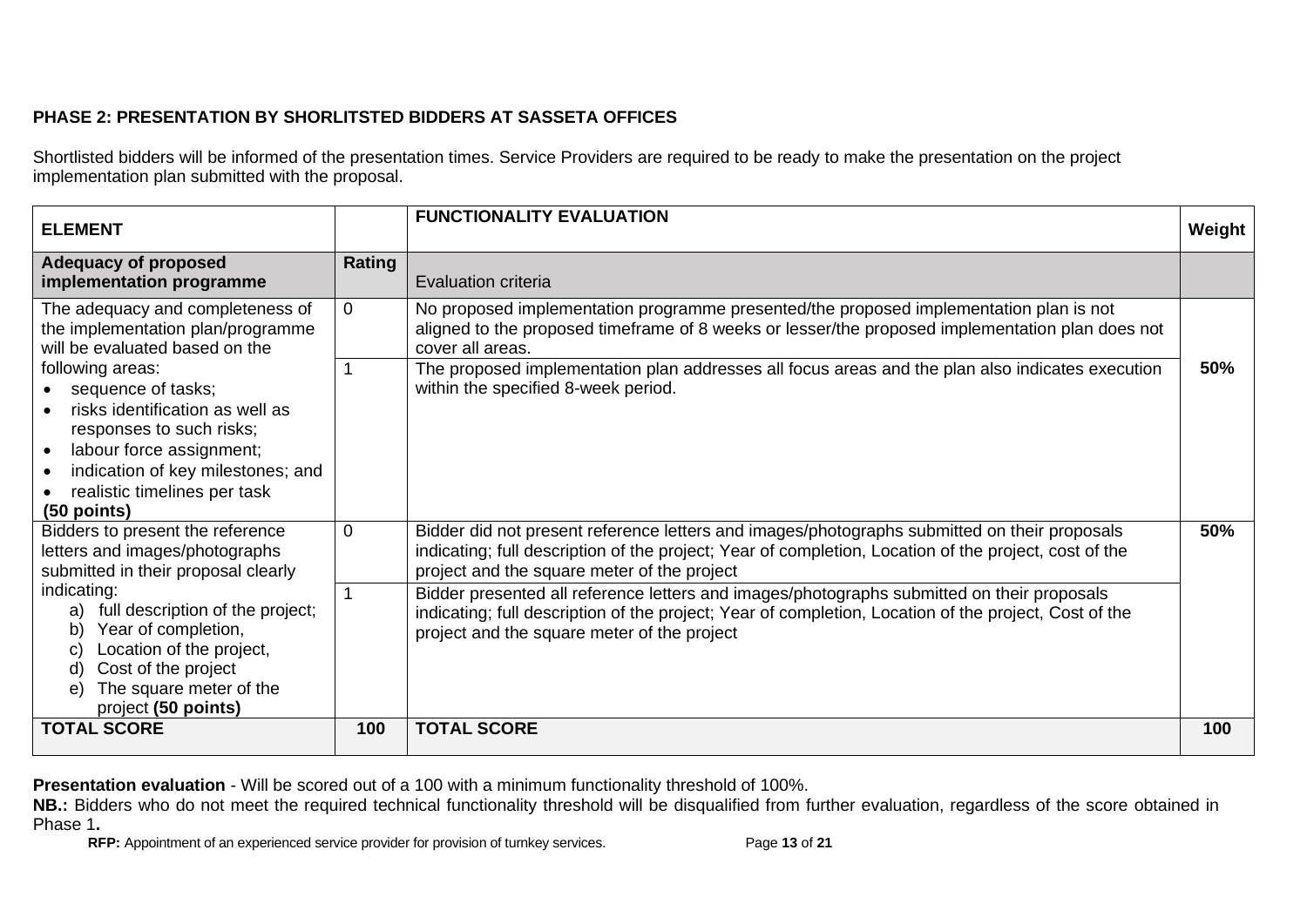## **PHASE 3: DUE DILIGENCE – QUALITY OF THE WORK TO BE UNDERTAKEN AT ONE PREVIOUS CLIENT OF SHORTLISTED BIDDER WHERE A SIMILAR TURNKEY SERVICE WAS RENDERED**

SASSETA reserves the right to select the site where due diligence will be undertaken. Site selection will be from any one of the reference letters submitted with the proposal. Service Providers are required to make necessary arrangements with a selected referee for access into the building where turnkey services were previously rendered.

| <b>ELEMENT</b>                                                                          |          | <b>FUNCTIONALITY EVALUATION</b>                               | Weight |
|-----------------------------------------------------------------------------------------|----------|---------------------------------------------------------------|--------|
| <b>Quality and Authenticity of previous Rating</b><br><b>Turnkey services performed</b> |          | <b>Evaluation criteria</b>                                    |        |
| Standard of workmanship in line<br>with SASSETA expectations.                           | $\Omega$ | Standard of workmanship not in line with SASSETA expectations |        |
| The committee members will<br>apply judgement.                                          |          | Standard of workmanship in line with SASSETA expectations     | 100%   |
| <b>TOTAL SCORE</b>                                                                      | 100      | <b>TOTAL SCORE</b>                                            | 100    |

**Due diligence** - Will be scored out of a 100 with a minimum functionality threshold of 100%.

**NB.:** Bidders who do not meet the required technical functionality threshold will be disqualified from further evaluation, regardless of the score obtained on Phases 1 and 2.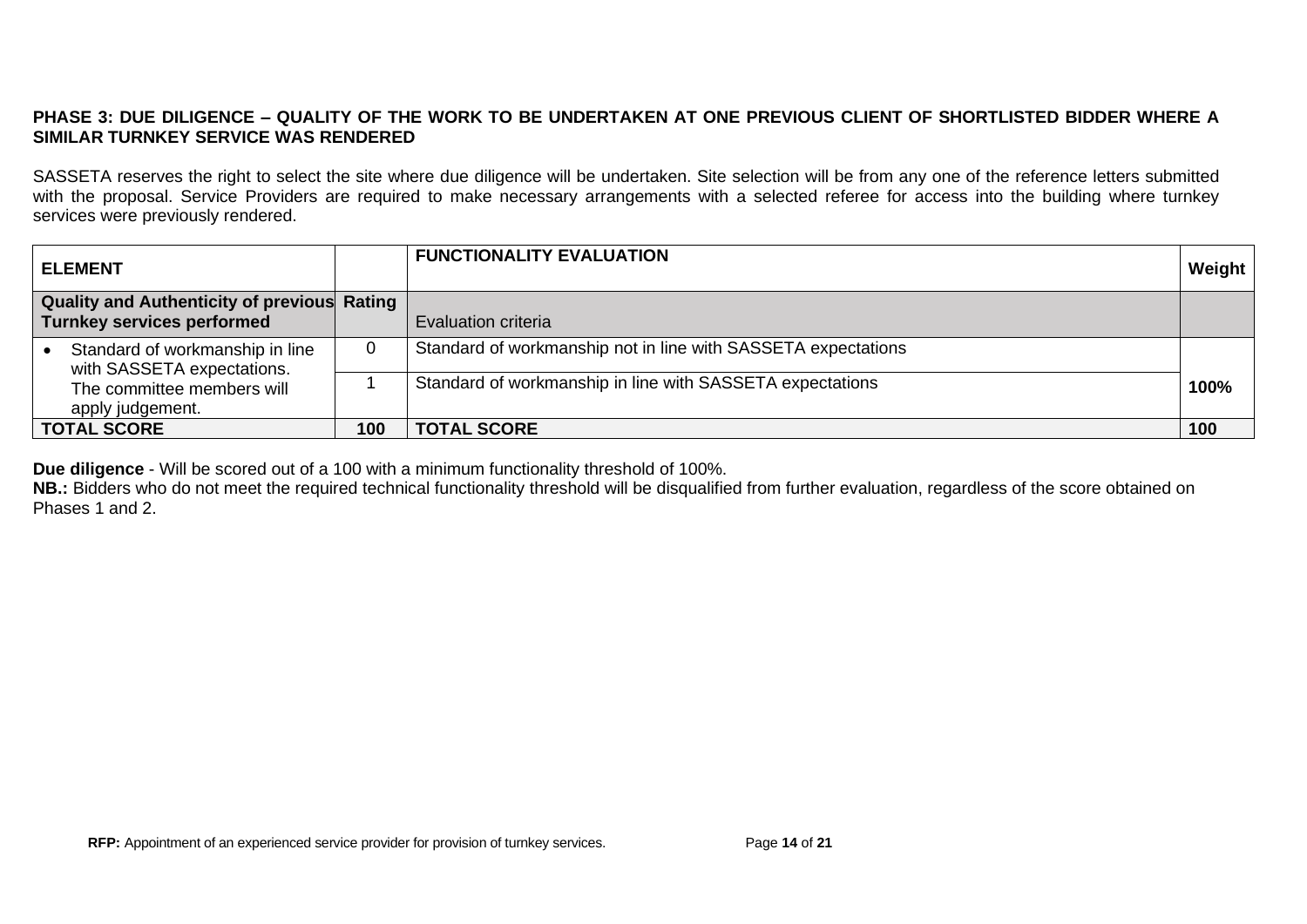## 3.2.1.3. **Phase 3 – Price**

**The value of this bid is estimated not to exceed R50 000 000 (all applicable taxes included)** as follows:

| <b>Evaluation Criterion on Price</b>              |  |  |  |  |
|---------------------------------------------------|--|--|--|--|
| 100<br>Relative competitiveness of proposed price |  |  |  |  |
| <b>TOTAL FOR PRICE AND PREFERENCE</b><br>100      |  |  |  |  |

## **3.3. OBJECTIVE CRITERIA FOR RECOMMENDATION:**

The Bid Evaluation Committee will implement the following objective criteria for final recommendation to the Bid Adjudication Committee:

- SASSETA reserves the right not to award this tender to the lowest bidder. Where the price of the lowest bidder is far below the estimated price as provided by Quantity Surveyor, SASSETA will interrogate the pricing, the methodology and the quality of the products to be supplied.
- SASSETA will further request clarity from lowest bidder and may seek written confirmation that the bidder will be able to perform the work at the quoted prices with the expected quality.
- Where such confirmation is not provided, SASSETA may then award to the bidder who can provide such confirmation as envisaged above, and whose price may be in line with the estimated pricing.
- During the process of confirming the price, the bidder will not be allowed to change their pricing, only initial pricing quoted at the closing of the tender will be considered.

## **3.4. ADJUDICATION OF BID**

3.1.1 The Bid Adjudication Committee will consider the recommendations of the Bid Evaluation Committee (BEC) and make a recommendation to the Award Authority to make the final award. The successful bidder will usually be the service provider scoring the highest number of points or it may be a lower scoring bid based on firm, verifiable and justifiable grounds or no award at all.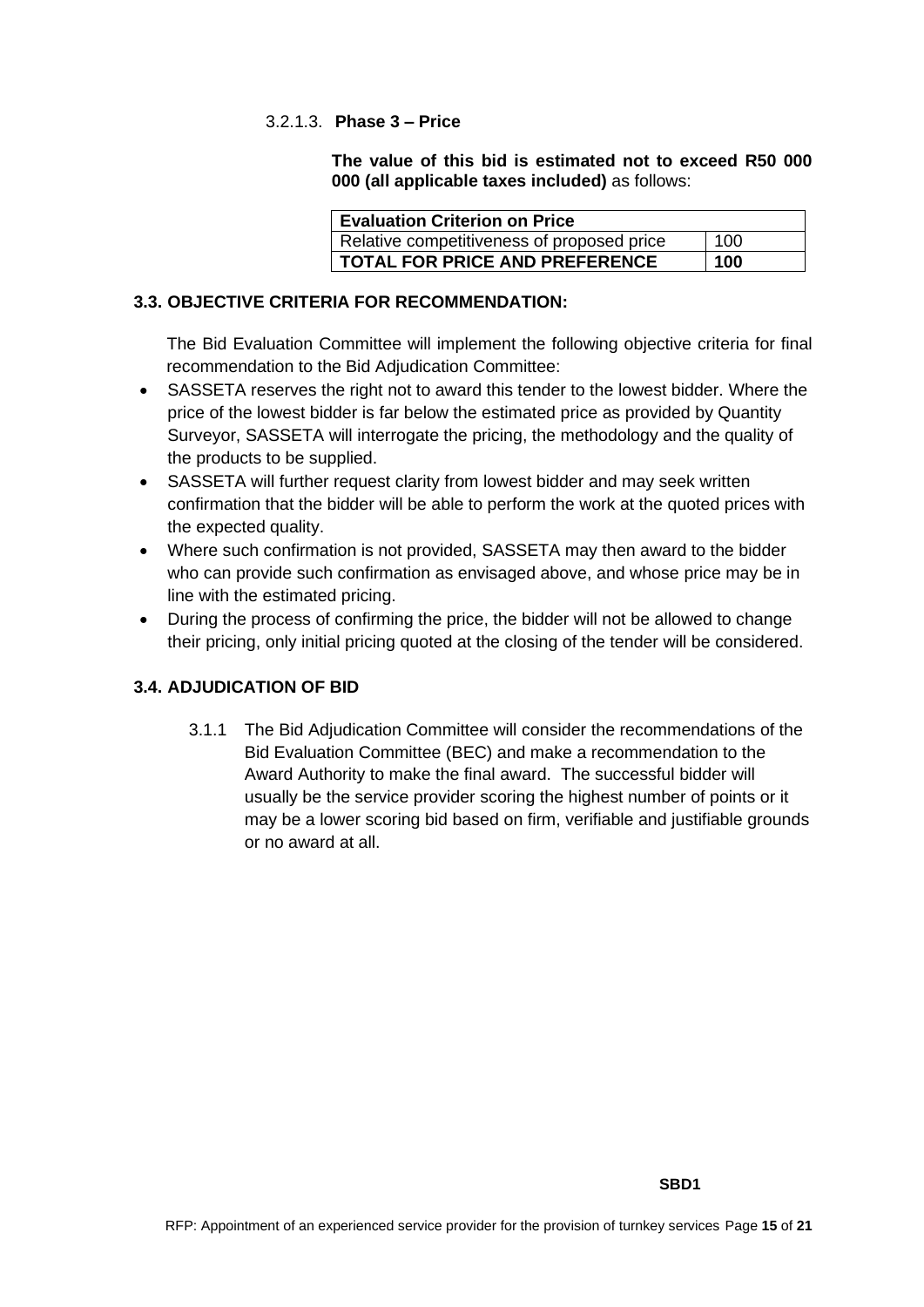## **PART A - INVITATION TO BID**

|                                                                                                                                                                                                                                                                                                    |                                                                                                                                                                                                                                                                                    | YOU ARE HEREBY INVITED TO BID FOR REQUIREMENTS OF THE (NAME OF DEPARTMENT/ PUBLIC ENTITY)                                                                            |                      |                                            |                                                          |            |                                                                |           |
|----------------------------------------------------------------------------------------------------------------------------------------------------------------------------------------------------------------------------------------------------------------------------------------------------|------------------------------------------------------------------------------------------------------------------------------------------------------------------------------------------------------------------------------------------------------------------------------------|----------------------------------------------------------------------------------------------------------------------------------------------------------------------|----------------------|--------------------------------------------|----------------------------------------------------------|------------|----------------------------------------------------------------|-----------|
| <b>BID NUMBER:</b>                                                                                                                                                                                                                                                                                 |                                                                                                                                                                                                                                                                                    | RFP/SASSETA/21221005/1                                                                                                                                               | <b>CLOSING DATE:</b> |                                            | 16 May 2022                                              |            | <b>CLOSING TIME:</b>                                           | 11h00     |
| Appointment of an experienced service provider for the provision of turnkey services at<br>DESCRIPTION   SASSETA building, Midrand.                                                                                                                                                                |                                                                                                                                                                                                                                                                                    |                                                                                                                                                                      |                      |                                            |                                                          |            |                                                                |           |
| <b>PROPOSALS TO BE EMAILED:</b>                                                                                                                                                                                                                                                                    |                                                                                                                                                                                                                                                                                    |                                                                                                                                                                      |                      |                                            |                                                          |            |                                                                |           |
|                                                                                                                                                                                                                                                                                                    | Proposals to be submitted electronically via email to turnkey@sasseta.org.za OR be couriered, posted or hand delivered to<br>SASSETA Offices, Building 2 Waterfall Corporate Campus, 74 Waterfall Drive, Waterfall City, Midrand, 2090 for the<br>attention of Mr Thapelo Motlhaga |                                                                                                                                                                      |                      |                                            |                                                          |            |                                                                |           |
| <b>TO</b>                                                                                                                                                                                                                                                                                          |                                                                                                                                                                                                                                                                                    | <b>BIDDING PROCEDURE ENQUIRIES MAY BE DIRECTED</b>                                                                                                                   |                      |                                            |                                                          |            | <b>TECHNICAL ENQUIRIES MAY BE DIRECTED TO:</b>                 |           |
| <b>CONTACT PERSON</b>                                                                                                                                                                                                                                                                              |                                                                                                                                                                                                                                                                                    | Mr Thapelo Motlhaga                                                                                                                                                  |                      |                                            | <b>CONTACT PERSON</b>                                    |            | <b>Mr Thapelo Motlhaga</b>                                     |           |
| <b>E-MAIL ADDRESS</b>                                                                                                                                                                                                                                                                              |                                                                                                                                                                                                                                                                                    | Scm02@sasseta.org.za                                                                                                                                                 |                      |                                            | <b>E-MAIL ADDRESS</b>                                    |            | Scm02@sasseta.org.za                                           |           |
| <b>SUPPLIER INFORMATION</b>                                                                                                                                                                                                                                                                        |                                                                                                                                                                                                                                                                                    |                                                                                                                                                                      |                      |                                            |                                                          |            |                                                                |           |
| <b>NAME OF BIDDER</b>                                                                                                                                                                                                                                                                              |                                                                                                                                                                                                                                                                                    |                                                                                                                                                                      |                      |                                            |                                                          |            |                                                                |           |
| POSTAL ADDRESS                                                                                                                                                                                                                                                                                     |                                                                                                                                                                                                                                                                                    |                                                                                                                                                                      |                      |                                            |                                                          |            |                                                                |           |
| <b>STREET ADDRESS</b>                                                                                                                                                                                                                                                                              |                                                                                                                                                                                                                                                                                    |                                                                                                                                                                      |                      |                                            |                                                          |            |                                                                |           |
| <b>TELEPHONE NUMBER</b>                                                                                                                                                                                                                                                                            |                                                                                                                                                                                                                                                                                    | CODE                                                                                                                                                                 |                      |                                            | <b>NUMBER</b>                                            |            |                                                                |           |
| <b>CELLPHONE NUMBER</b>                                                                                                                                                                                                                                                                            |                                                                                                                                                                                                                                                                                    |                                                                                                                                                                      |                      |                                            |                                                          |            |                                                                |           |
| <b>FACSIMILE NUMBER</b>                                                                                                                                                                                                                                                                            |                                                                                                                                                                                                                                                                                    | CODE                                                                                                                                                                 |                      |                                            | <b>NUMBER</b>                                            |            |                                                                |           |
| <b>E-MAIL ADDRESS</b>                                                                                                                                                                                                                                                                              |                                                                                                                                                                                                                                                                                    |                                                                                                                                                                      |                      |                                            |                                                          |            |                                                                |           |
| <b>VAT</b><br><b>NUMBER</b>                                                                                                                                                                                                                                                                        | <b>REGISTRATION</b>                                                                                                                                                                                                                                                                |                                                                                                                                                                      |                      |                                            |                                                          |            |                                                                |           |
| <b>SUPPLIER</b><br><b>COMPLIANCE STATUS</b>                                                                                                                                                                                                                                                        |                                                                                                                                                                                                                                                                                    | <b>TAX</b><br><b>COMPLIANCE</b><br><b>SYSTEM PIN:</b>                                                                                                                |                      | <b>OR</b>                                  | <b>CENTRAL</b><br><b>SUPPLIER</b><br><b>DATABASE No:</b> |            | <b>MAAA</b>                                                    |           |
| <b>B-BBEE STATUS LEVEL</b><br><b>VERIFICATION</b><br><b>CERTIFICATE</b>                                                                                                                                                                                                                            |                                                                                                                                                                                                                                                                                    | <b>TICK APPLICABLE BOXI</b><br>$\Box$ Yes                                                                                                                            | $\Box$ No            | <b>B-BBEE</b><br>LEVEL<br><b>AFFIDAVIT</b> | <b>STATUS</b><br><b>SWORN</b>                            | $\Box$ Yes | <b>[TICK APPLICABLE BOX]</b><br>No<br>$\overline{\phantom{a}}$ |           |
|                                                                                                                                                                                                                                                                                                    |                                                                                                                                                                                                                                                                                    | [A B-BBEE STATUS LEVEL VERIFICATION CERTIFICATE/ SWORN AFFIDAVIT (FOR EMES & QSEs) MUST BE<br><b>SUBMITTED IN ORDER TO QUALIFY FOR PREFERENCE POINTS FOR B-BBEET</b> |                      |                                            |                                                          |            |                                                                |           |
| YOU<br><b>ARE</b>                                                                                                                                                                                                                                                                                  | <b>THE</b>                                                                                                                                                                                                                                                                         |                                                                                                                                                                      |                      |                                            | ARE YOU A FOREIGN                                        |            |                                                                |           |
| <b>ACCREDITED</b><br><b>REPRESENTATIVE</b>                                                                                                                                                                                                                                                         | <b>IN</b>                                                                                                                                                                                                                                                                          |                                                                                                                                                                      |                      |                                            | <b>BASED SUPPLIER FOR</b>                                |            |                                                                |           |
| SOUTH AFRICA FOR                                                                                                                                                                                                                                                                                   |                                                                                                                                                                                                                                                                                    | $\Box$ Yes                                                                                                                                                           | $\square$ No         | <b>THE</b><br><b>/SERVICES</b>             | <b>GOODS</b><br><b>/WORKS</b>                            | $\Box$ Yes |                                                                | $\Box$ No |
| <b>THE</b><br>/SERVICES<br>OFFERED?                                                                                                                                                                                                                                                                | GOODS<br>/WORKS                                                                                                                                                                                                                                                                    | <b>IF YES ENCLOSE PROOFI</b>                                                                                                                                         |                      | <b>OFFERED?</b>                            |                                                          |            | [IF YES, ANSWER PART B:3]                                      |           |
| <b>QUESTIONNAIRE TO BIDDING FOREIGN SUPPLIERS</b>                                                                                                                                                                                                                                                  |                                                                                                                                                                                                                                                                                    |                                                                                                                                                                      |                      |                                            |                                                          |            |                                                                |           |
|                                                                                                                                                                                                                                                                                                    |                                                                                                                                                                                                                                                                                    | IS THE ENTITY A RESIDENT OF THE REPUBLIC OF SOUTH AFRICA (RSA)?                                                                                                      |                      |                                            |                                                          |            | YES $\Box$ NO                                                  |           |
| DOES THE ENTITY HAVE A BRANCH IN THE RSA?<br>YES $\Box$ NO                                                                                                                                                                                                                                         |                                                                                                                                                                                                                                                                                    |                                                                                                                                                                      |                      |                                            |                                                          |            |                                                                |           |
|                                                                                                                                                                                                                                                                                                    | DOES THE ENTITY HAVE A PERMANENT ESTABLISHMENT IN THE RSA?<br>YES $\Box$ NO                                                                                                                                                                                                        |                                                                                                                                                                      |                      |                                            |                                                          |            |                                                                |           |
|                                                                                                                                                                                                                                                                                                    |                                                                                                                                                                                                                                                                                    | DOES THE ENTITY HAVE ANY SOURCE OF INCOME IN THE RSA?                                                                                                                |                      |                                            |                                                          |            | YES $\Box$ NO                                                  |           |
| YES □ NO<br>IS THE ENTITY LIABLE IN THE RSA FOR ANY FORM OF TAXATION?<br>IF THE ANSWER IS "NO" TO ALL OF THE ABOVE, THEN IT IS NOT A REQUIREMENT TO REGISTER FOR A TAX<br>COMPLIANCE STATUS SYSTEM PIN CODE FROM THE SOUTH AFRICAN REVENUE SERVICE (SARS) AND IF NOT<br>REGISTER AS PER 2.3 BELOW. |                                                                                                                                                                                                                                                                                    |                                                                                                                                                                      |                      |                                            |                                                          |            |                                                                |           |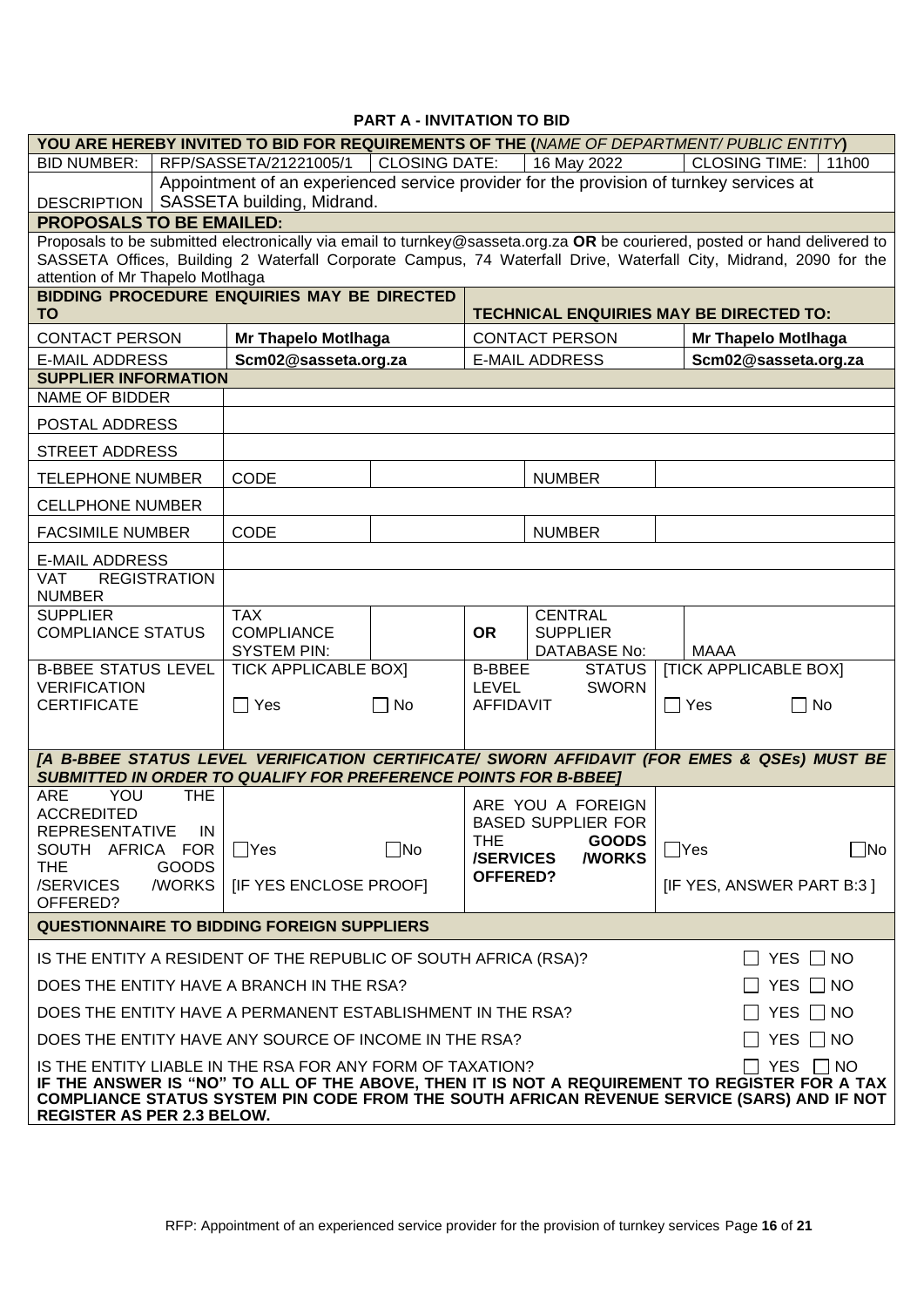#### **PART B**

## **TERMS AND CONDITIONS FOR BIDDING**

| 1. | <b>BID SUBMISSION:</b>                                                                                                                                                                                                                                  |
|----|---------------------------------------------------------------------------------------------------------------------------------------------------------------------------------------------------------------------------------------------------------|
|    | 1.1. BIDS MUST BE DELIVERED BY THE STIPULATED TIME TO THE CORRECT ADDRESS.<br>LATE BIDS WILL NOT BE ACCEPTED FOR CONSIDERATION.                                                                                                                         |
|    | 1.2. ALL BIDS MUST BE SUBMITTED ON THE OFFICIAL FORMS PROVIDED-(NOT TO BE RE-<br>TYPED) OR IN THE MANNER PRESCRIBED IN THE BID DOCUMENT.                                                                                                                |
|    | 1.3. THIS BID IS SUBJECT TO THE PREFERENTIAL PROCUREMENT POLICY FRAMEWORK<br>ACT, 2000 AND THE PREFERENTIAL PROCUREMENT REGULATIONS, 2017, THE<br>GENERAL CONDITIONS OF CONTRACT (GCC) AND, IF APPLICABLE, ANY OTHER<br>SPECIAL CONDITIONS OF CONTRACT. |
|    | 1.4. THE SUCCESSFUL BIDDER WILL BE REQUIRED TO FILL IN AND SIGN A WRITTEN<br><b>CONTRACT FORM (SBD7).</b>                                                                                                                                               |
| 2. | <b>TAX COMPLIANCE REQUIREMENTS</b>                                                                                                                                                                                                                      |
|    | 2.1 BIDDERS MUST ENSURE COMPLIANCE WITH THEIR TAX OBLIGATIONS.                                                                                                                                                                                          |
|    | 2.2 BIDDERS ARE REQUIRED TO SUBMIT THEIR UNIQUE PERSONAL IDENTIFICATION<br>NUMBER (PIN) ISSUED BY SARS TO ENABLE THE ORGAN OF STATE TO VERIFY THE<br><b>TAXPAYER'S PROFILE AND TAX STATUS.</b>                                                          |
|    | 2.3 APPLICATION FOR TAX COMPLIANCE STATUS (TCS) PIN MAY BE MADE VIA E-FILING<br>THROUGH THE SARS WEBSITE WWW.SARS.GOV.ZA.                                                                                                                               |
|    | 2.4 BIDDERS MAY ALSO SUBMIT A PRINTED TCS CERTIFICATE TOGETHER WITH THE BID.                                                                                                                                                                            |
|    | 2.5 IN BIDS WHERE CONSORTIA / JOINT VENTURES / SUB-CONTRACTORS ARE INVOLVED,<br>EACH PARTY MUST SUBMIT A SEPARATE TCS CERTIFICATE / PIN / CSD NUMBER.                                                                                                   |
|    | 2.6 WHERE NO TCS IS AVAILABLE BUT THE BIDDER IS REGISTERED ON THE CENTRAL<br>SUPPLIER DATABASE (CSD), A CSD NUMBER MUST BE PROVIDED.                                                                                                                    |
|    | 2.7 NO BIDS WILL BE CONSIDERED FROM PERSONS IN THE SERVICE OF THE STATE,<br>COMPANIES WITH DIRECTORS WHO ARE PERSONS IN THE SERVICE OF THE STATE, OR<br>CLOSE CORPORATIONS WITH MEMBERS PERSONS IN THE SERVICE OF THE STATE."                           |
|    | NB: FAILURE TO PROVIDE / OR COMPLY WITH ANY OF THE ABOVE PARTICULARS MAY                                                                                                                                                                                |

# **RENDER THE BID INVALID**.

| <b>NAME OF SIGNATORY</b>    |  |
|-----------------------------|--|
| <b>SIGNATURE OF BIDDER:</b> |  |

**N/B**.: If a Company has one director as listed on CSD, the one Director to sign these documents on behalf of the Company. Any other member of the Company will require a Company Resolution to be attached to this submission signed by the duly Authorised Director.

**N/B.:** If the Company has more than one Director as listed on CSD, a signed Company Resolution to be attached to confirm that the one Director can sign on behalf of the Company. Any other member of the Company will require a Company Resolution to be attached to this submission signed by the duly Authorised Directors.

| <b>CAPACITY UNDER WHICH THIS BID IS SIGNED:</b>                |  |
|----------------------------------------------------------------|--|
| (Proof of authority must be submitted e.g. company resolution) |  |

**DATE:** …………………………………………...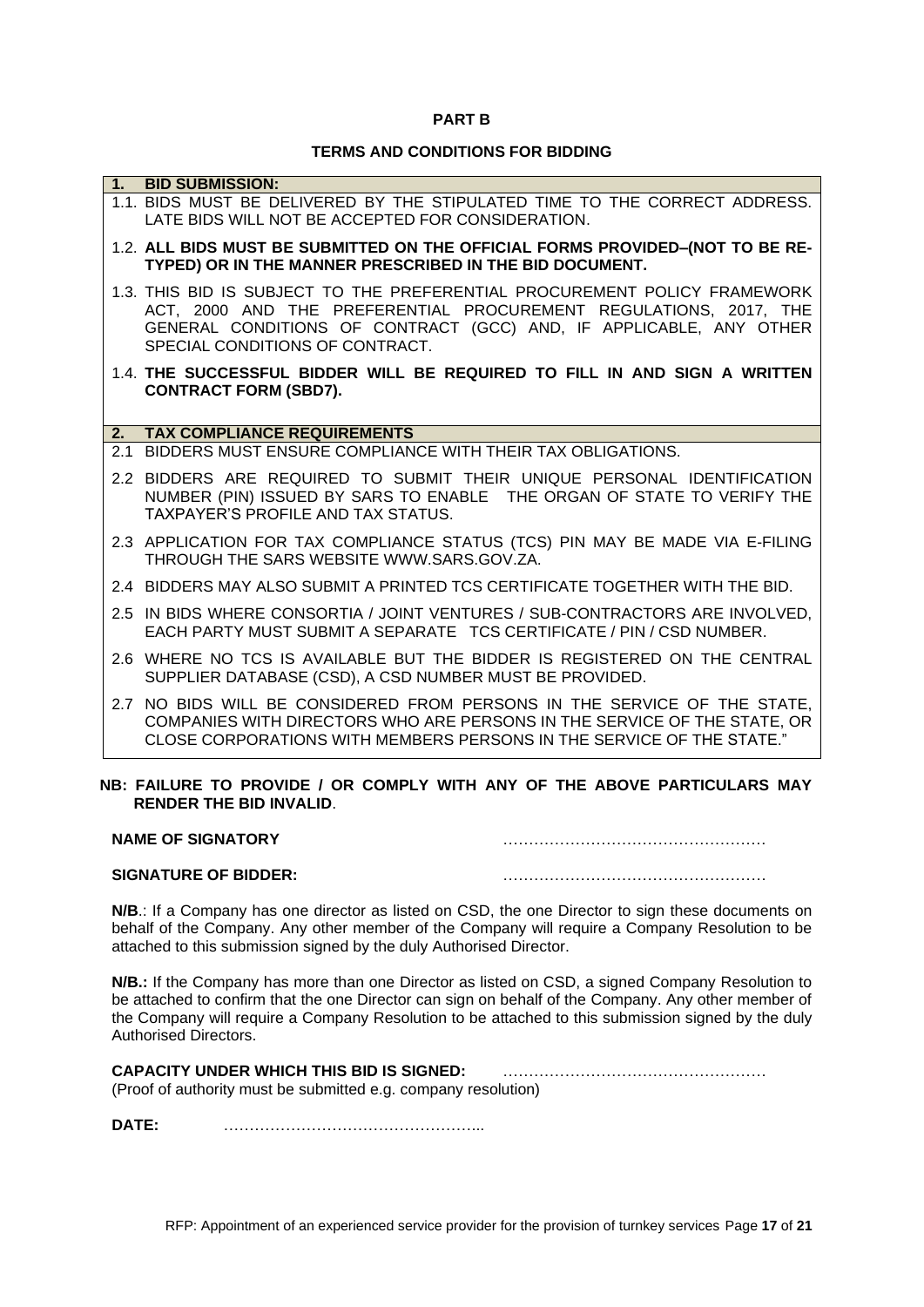## **PRICING SCHEDULE (Professional Services)**

NAME OF BIDDER: …………………………… BID NO.:

CLOSING TIME: **11H00** CLOSING DATE: 16 May 2022

|             | OFFER TO BE VALID FOR 90 DAYS FROM THE CLOSING DATE OF BID. |                                   |
|-------------|-------------------------------------------------------------|-----------------------------------|
| <b>ITFM</b> | <b>DESCRIPTION</b>                                          | BID PRICE IN RSA CURRENCY         |
| <b>NO</b>   |                                                             | **(ALL APPLICABLE TAXES INCLUDED) |

**The quotation should detail the following:**

**NB. Bidders are required to indicate the price of item which should be costed separately and visibly in (i.e. VAT, any other necessary cost/duties) line with the below table**:

A Provision of turnkey service in line with the attached Bill of Quantities (BoQ); on Annexure C

**R**\_\_\_\_\_\_\_\_\_\_\_\_\_\_\_\_\_\_\_\_\_\_\_\_\_\_\_\_

(Bidders to record the total cost as per Annexure C above, inclusive of VAT)

Bidding company to record the name and surname of the proposed Contract Manager/Project Manager/Project Lead on this assignment and ensure that comprehensive CV of this turnkey services is attached to the proposal as follows:

| NO. |                 | ROLE IN THE   NAME AND SURNAME | <b>CV</b><br>IS | <b>CERTIFIED</b><br>IS |
|-----|-----------------|--------------------------------|-----------------|------------------------|
|     | <b>TEAM</b>     | (One name to be recorded)      | <b>ATTACHED</b> | <b>QUALIFICATION</b>   |
|     |                 |                                | (Circle         | the   ATTACHED (Circle |
|     |                 |                                | response        | the<br>response        |
|     |                 |                                | below)          | below)                 |
|     | Contract        |                                | Yes/No          | Yes/No                 |
|     | Manager/Project |                                |                 |                        |
|     | Manager/Project |                                |                 |                        |
|     | Lead            |                                |                 |                        |

**Signature Date** 

**……………………………………. ....…………………………………**

**……………………………………. ………………………..................**

**Position Contract Contract Contract Contract Contract Contract Contract Contract Contract Contract Contract Contract Contract Contract Contract Contract Contract Contract Contract Contract Contract Contract Contract Contr**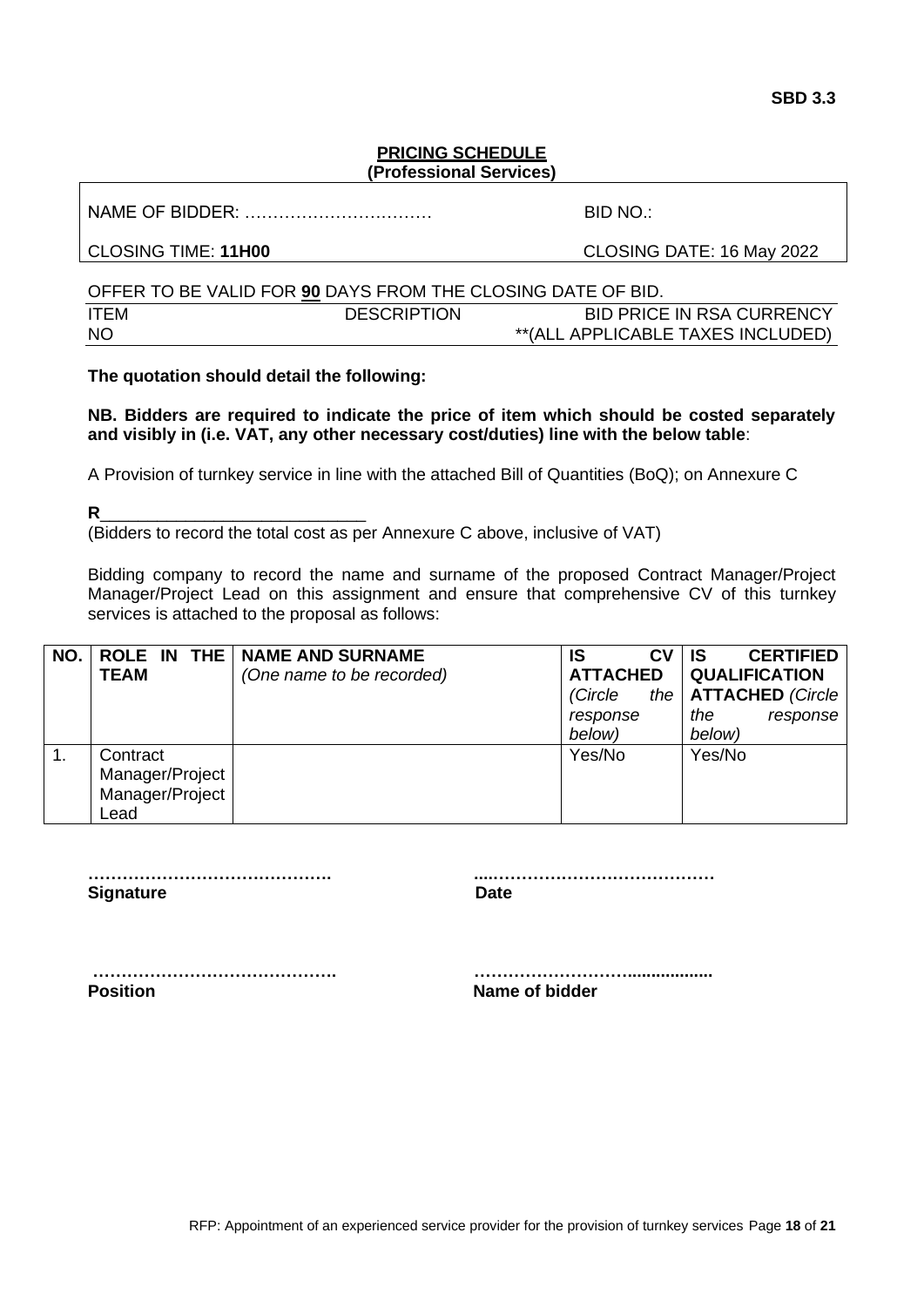## **BIDDER'S DISCLOSURE**

#### **1. PURPOSE OF THE FORM**

Any person (natural or juristic) may make an offer or offers in terms of this invitation to bid. In line with the principles of transparency, accountability, impartiality, and ethics as enshrined in the Constitution of the Republic of South Africa and further expressed in various pieces of legislation, it is required for the bidder to make this declaration in respect of the details required hereunder.

Where a person/s are listed in the Register for Tender Defaulters and / or the List of Restricted Suppliers, that person will automatically be disqualified from the bid process.

## **2. Bidder's declaration**

- 2.1 Is the bidder, or any of its directors / trustees / shareholders / members / partners or any person having a controlling interest1 in the enterprise, employed by the state? **YES/NO**
- 2.1.1 If so, furnish particulars of the names, individual identity numbers, and, if applicable, state employee numbers of sole proprietor/ directors / trustees / shareholders / members/ partners or any person having a controlling interest in the enterprise, in table below.

| <b>Full Name</b> | <b>Identity Number</b> | <b>Name of State institution</b> |  |  |  |  |  |  |  |  |  |
|------------------|------------------------|----------------------------------|--|--|--|--|--|--|--|--|--|
|                  |                        |                                  |  |  |  |  |  |  |  |  |  |
|                  |                        |                                  |  |  |  |  |  |  |  |  |  |
|                  |                        |                                  |  |  |  |  |  |  |  |  |  |
|                  |                        |                                  |  |  |  |  |  |  |  |  |  |
|                  |                        |                                  |  |  |  |  |  |  |  |  |  |
|                  |                        |                                  |  |  |  |  |  |  |  |  |  |
|                  |                        |                                  |  |  |  |  |  |  |  |  |  |
|                  |                        |                                  |  |  |  |  |  |  |  |  |  |
|                  |                        |                                  |  |  |  |  |  |  |  |  |  |

- 2.2 Do you, or any person connected with the bidder, have a relationship with any person who is employed by the procuring institution? **YES/NO**
- 2.2.1 If so, furnish particulars: ……………………………………………………………………………………

……………………………………………………………………………………

- 2.3 Does the bidder or any of its directors / trustees / shareholders / members / partners or any person having a controlling interest in the enterprise have any interest in any other related enterprise whether or not they are bidding for this contract? **YES/NO**
- 2.3.1 If so, furnish particulars: ……………………………………………………………………………. …………………………………………………………………………….

<sup>1</sup> the power, by one person or a group of persons holding the majority of the equity of an enterprise, alternatively, the person/s having the deciding vote or power to influence or to direct the course and decisions of the enterprise.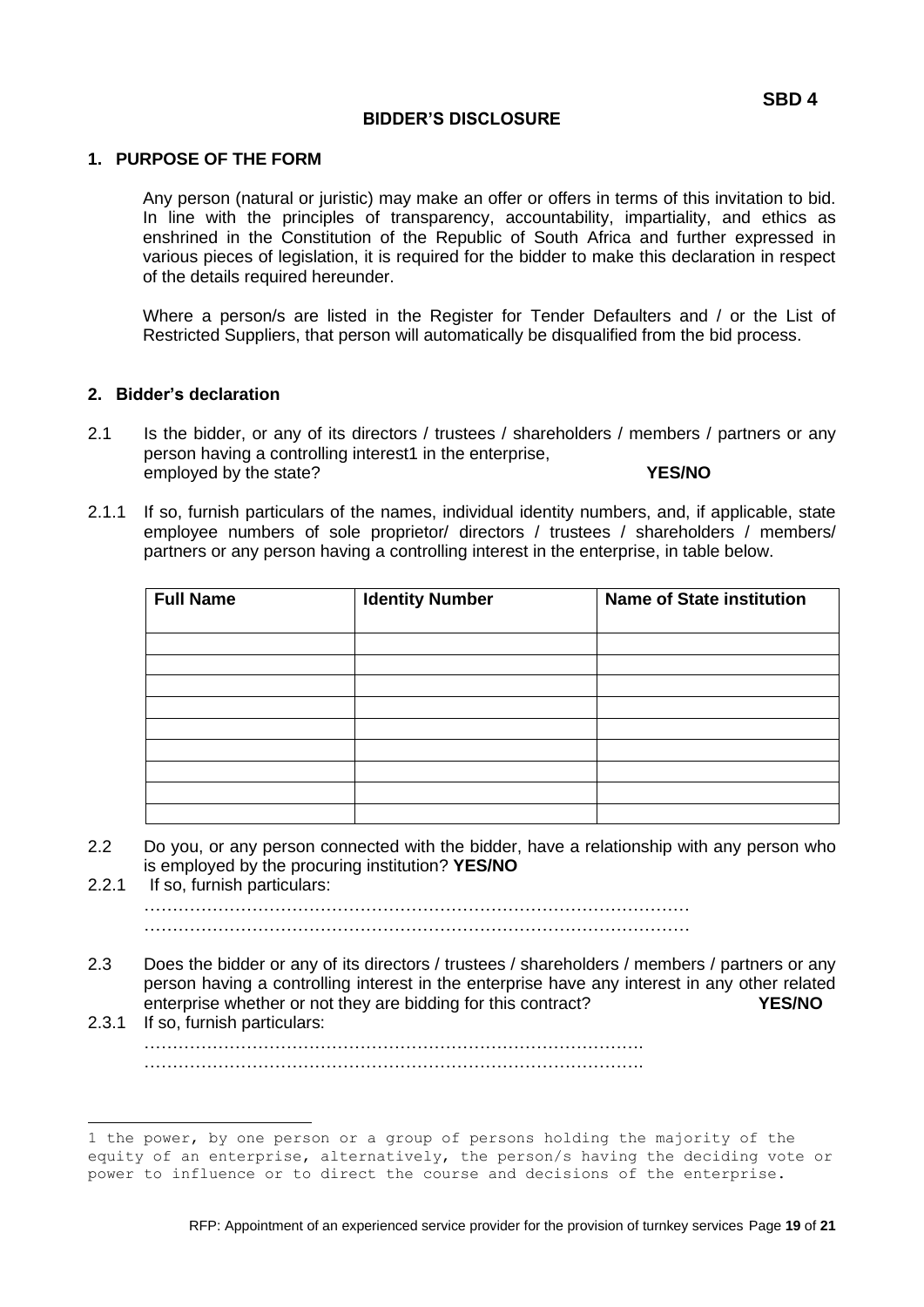## **3 DECLARATION**

I, the undersigned, (name)……………………………………………………………………. in submitting the accompanying bid, do hereby make the following statements that I certify to be true and complete in every respect:

- 3.1 I have read and I understand the contents of this disclosure;
- 3.2 I understand that the accompanying bid will be disqualified if this disclosure is found not to be true and complete in every respect;
- 3.3 The bidder has arrived at the accompanying bid independently from, and without consultation, communication, agreement or arrangement with any competitor. However, communication between partners in a joint venture or consortium2 will not be construed as collusive bidding.
- 3.4 In addition, there have been no consultations, communications, agreements or arrangements with any competitor regarding the quality, quantity, specifications, prices, including methods, factors or formulas used to calculate prices, market allocation, the intention or decision to submit or not to submit the bid, bidding with the intention not to win the bid and conditions or delivery particulars of the products or services to which this bid invitation relates.
- 3.4 The terms of the accompanying bid have not been, and will not be, disclosed by the bidder, directly or indirectly, to any competitor, prior to the date and time of the official bid opening or of the awarding of the contract.
- 3.5 There have been no consultations, communications, agreements or arrangements made by the bidder with any official of the procuring institution in relation to this procurement process prior to and during the bidding process except to provide clarification on the bid submitted where so required by the institution; and the bidder was not involved in the drafting of the specifications or terms of reference for this bid.
- 3.6 I am aware that, in addition and without prejudice to any other remedy provided to combat any restrictive practices related to bids and contracts, bids that are suspicious will be reported to the Competition Commission for investigation and possible imposition of administrative penalties in terms of section 59 of the Competition Act No 89 of 1998 and or may be reported to the National Prosecuting Authority (NPA) for criminal investigation and or may be restricted from conducting business with the public sector for a period not exceeding ten (10) years in terms of the Prevention and Combating of Corrupt Activities Act No 12 of 2004 or any other applicable legislation.

I CERTIFY THAT THE INFORMATION FURNISHED IN PARAGRAPHS 1, 2 and 3 ABOVE IS CORRECT.

I ACCEPT THAT THE STATE MAY REJECT THE BID OR ACT AGAINST ME IN TERMS OF PARAGRAPH 6 OF PFMA SCM INSTRUCTION 03 OF 2021/22 ON PREVENTING AND COMBATING ABUSE IN THE SUPPLY CHAIN MANAGEMENT SYSTEM SHOULD THIS DECLARATION PROVE TO BE FALSE.

 ……………………………… ……………………………………… Signature Date

| DΣ |  |  |  |  |  |  |  |  |  |  |  |  |  |  |  |  |  |  |  |  |  |  |  |  |  |
|----|--|--|--|--|--|--|--|--|--|--|--|--|--|--|--|--|--|--|--|--|--|--|--|--|--|

Position **Name of bidder** 

……………………………… ………………..………………………

<sup>2</sup> Joint venture or Consortium means an association of persons for the purpose of combining their expertise, property, capital, efforts, skill and knowledge in an activity for the execution of a contract.

RFP: Appointment of an experienced service provider for the provision of turnkey services Page **20** of **21**